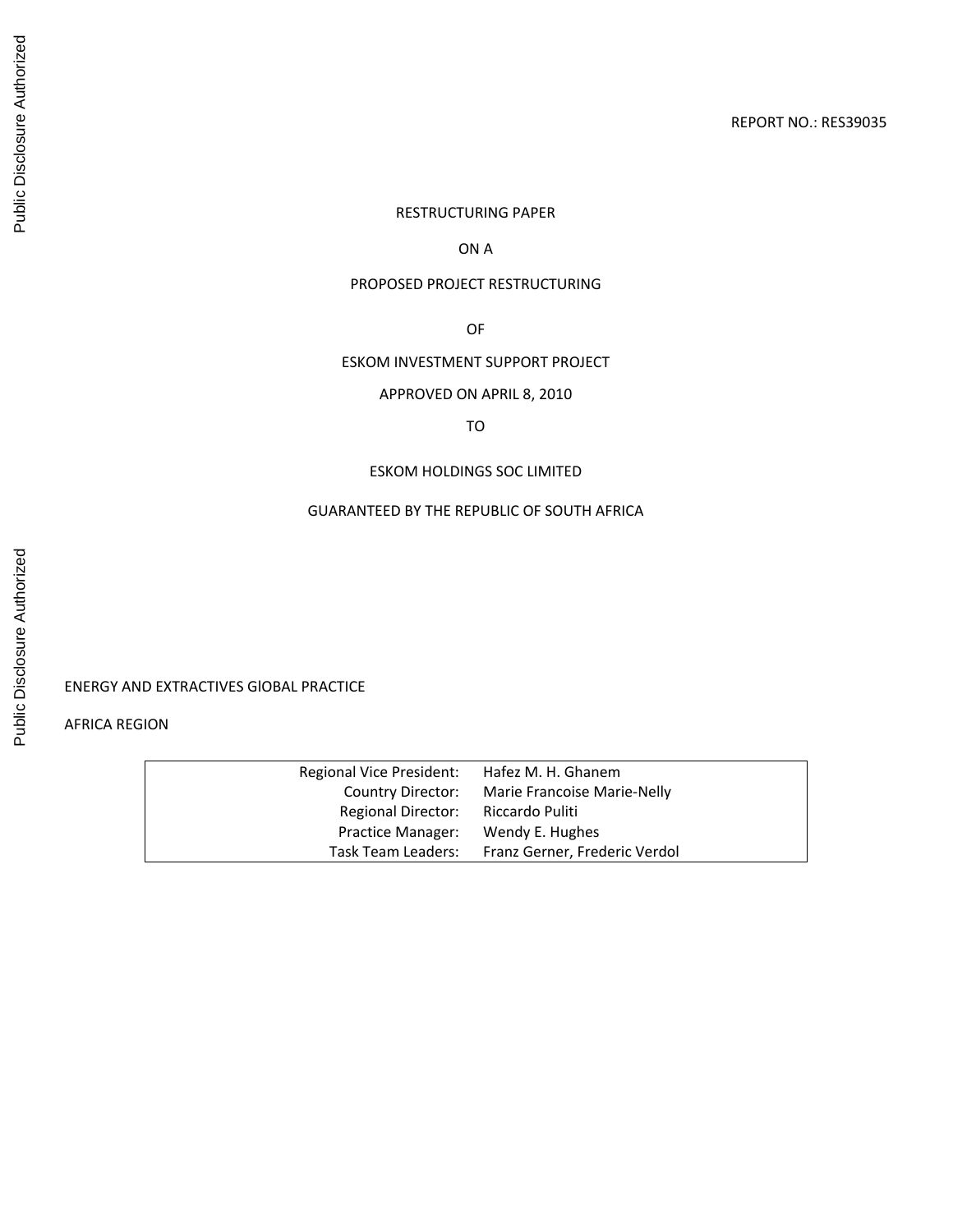

# **ABBREVIATIONS AND ACRONYMS**

| <b>AfDB</b>        | African Development Bank                    |
|--------------------|---------------------------------------------|
| <b>BSP</b>         | <b>Battery Storage Program</b>              |
| CO <sub>2</sub>    | Carbon Dioxide                              |
| <b>CSP</b>         | <b>Concentrated Solar Power</b>             |
| <b>CTF</b>         | Clean Technology Fund                       |
| <b>DMRE</b>        | Department of Mineral Resources and Energy  |
| <b>DPE</b>         | Department of Public Enterprises            |
| EAF                | <b>Energy Availability Factor</b>           |
| <b>EISP</b>        | Eskom Investment Support Project            |
| <b>ERSP</b>        | Eskom Renewables Support Project            |
| <b>FGD</b>         | Flue Gas Desulphurization                   |
| FY.                | <b>Fiscal Year</b>                          |
| GDP                | <b>Gross Domestic Product</b>               |
| GoRSA              | Government of the Republic of South Africa  |
| <b>IBRD</b>        | International Bank for Reconstruction       |
| IP                 | <b>Implementation Progress</b>              |
| <b>IRP</b>         | Integrated Resource Plan                    |
| <b>JET</b>         | <b>Just Energy Transition</b>               |
| mg/Nm <sup>3</sup> | milli-gram per Normal cubic meter           |
| <b>MS</b>          | <b>Moderately Satisfactory</b>              |
| MU                 | Moderately Unsatisfactory                   |
| <b>MW</b>          | Megawatt                                    |
| <b>NDC</b>         | <b>Nationally Determined Contributions</b>  |
| <b>NERSA</b>       | National Energy Regulator of South Africa   |
| NT                 | <b>National Treasury</b>                    |
| ОP                 | <b>Operational Policy</b>                   |
| <b>PDO</b>         | Project Development Objective               |
| PFMA               | <b>Public Financial Management Act</b>      |
| PV                 | Photovoltaic                                |
| R                  | South African Rand                          |
| <b>RE</b>          | Renewable Energy                            |
| <b>REIPP</b>       | Renewable Energy Independent Power Producer |
| <b>RSA</b>         | Republic of South Africa                    |
| <b>RVP</b>         | <b>Regional Vice-Presidency</b>             |
| SO <sub>2</sub>    | Sulphur Dioxide                             |
| SOE                | <b>State-owned Enterprise</b>               |
| TA                 | <b>Technical Assistance</b>                 |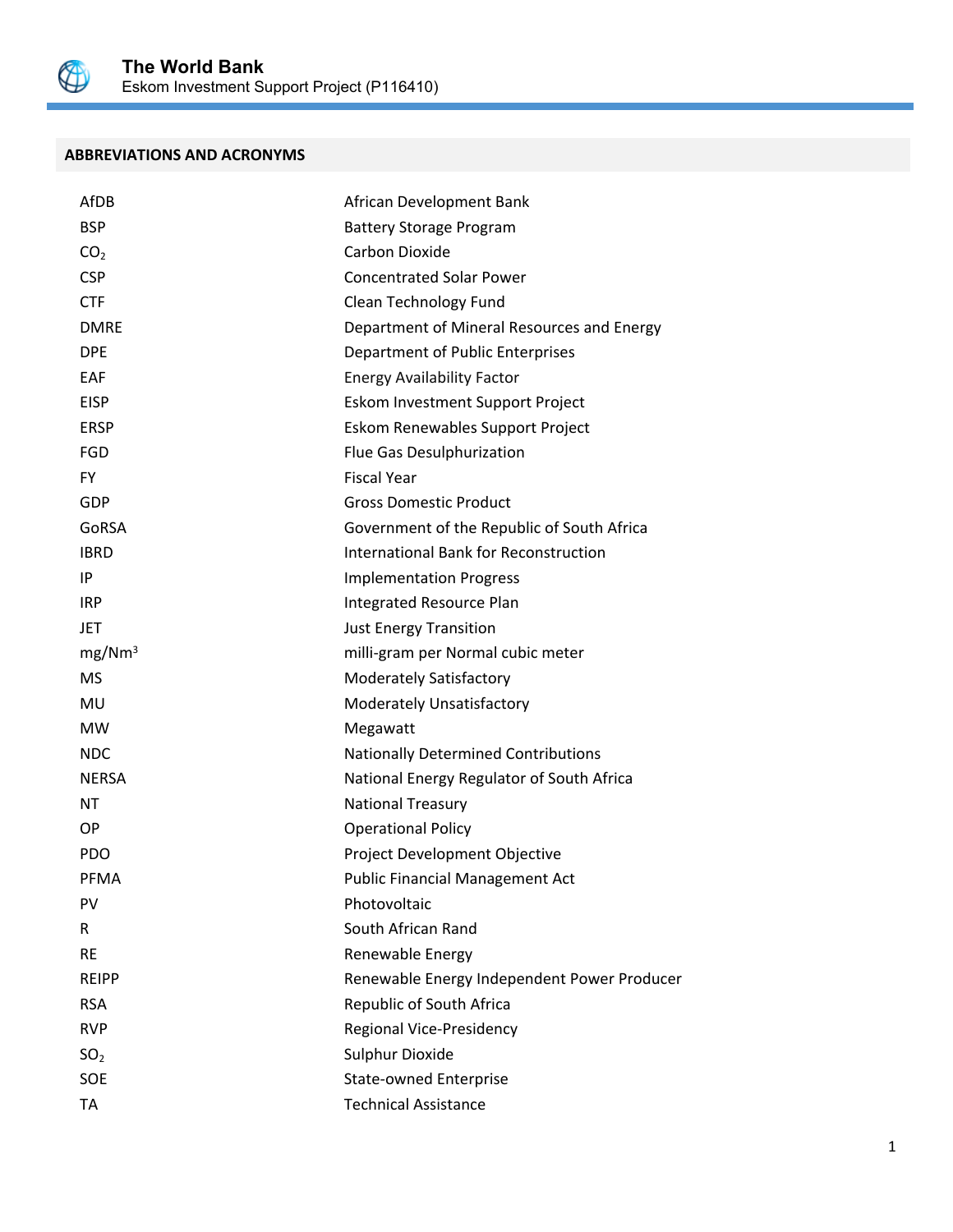

| <b>UCLF</b> | Unplanned Capability Loss Factor |
|-------------|----------------------------------|
| WML         | Waste Management License         |
| WUL         | Water Use License                |

# **BASIC DATA**

### **Product Information**

| Project ID                  | <b>Financing Instrument</b>         |
|-----------------------------|-------------------------------------|
| P116410                     | <b>Investment Project Financing</b> |
| <b>Original EA Category</b> | <b>Current EA Category</b>          |
| Full Assessment (A)         | Full Assessment (A)                 |
| <b>Approval Date</b>        | <b>Current Closing Date</b>         |
| 08-Apr-2010                 | 31-Dec-2020                         |

## **Organizations**

| Borrower                          | Responsible Agency |
|-----------------------------------|--------------------|
| <b>ESKOM Holdings SOC Limited</b> | <b>ESKOM</b>       |

## **Project Development Objective (PDO)**

#### Original PDO

The project development objective (PDO) of the Eskom Investment Support Project for South Africa is to enhance its power supply andenergy security in an efficient and sustainable manner so as to support both economic growth objectives and South Africa's longterm carbon mitigation strategy.

## **Summary Status of Financing**

|            |          |                                                 | <b>Net</b>                               |         |        |
|------------|----------|-------------------------------------------------|------------------------------------------|---------|--------|
| Ln/Cr/Tf   | Approval | <b>Signing Effectiveness</b>                    | Closing Commitment Disbursed Undisbursed |         |        |
|            |          |                                                 |                                          |         |        |
| IBRD-78620 |          | 08-Apr-2010 16-Apr-2010 31-May-2010 31-Dec-2020 | 3750.00                                  | 3082.98 | 667.02 |

### **Policy Waiver(s)**

Does this restructuring trigger the need for any policy waiver(s)?

### No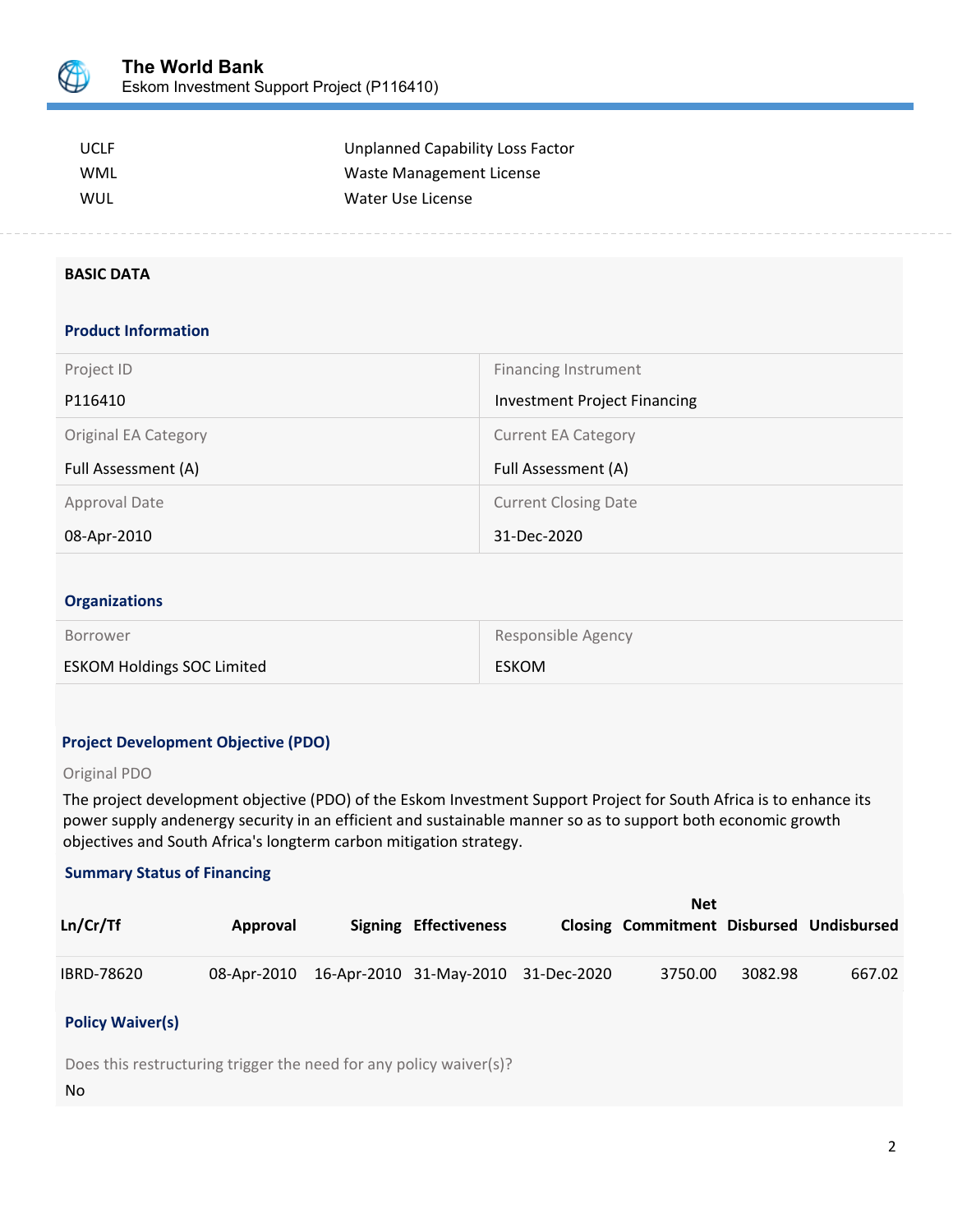

### **I. PROJECT STATUS AND RATIONALE FOR RESTRUCTURING**

#### **A. Energy Sector Background**

- 1. The South African electricity sector is dominated by the vertically integrated power utility, Eskom, the largest producer of electricity in Africa, and the largest state-owned enterprise (SOE) in the country with assets representing about 16 percent of Gross Domestic Product (GDP) and 48,000 staff. Eskom is responsible for over 90 percent of power generation, all of transmission, and about 60 percent of electricity supplied to consumers. The rest of the electricity supply is carried out by about 180 municipalities. The private sector has thrived in wind and solar photovoltaic (PV) generation, through the Renewable Energy Independent Power Producers (REIPP) program, representing 5 percent of the country's generation capacity.
- 2. The South Africa power sector is currently undergoing one of its worst energy crises with frequent and chronic load shedding and damaging macro-fiscal consequences. Eskom is facing deep financial and operational challenges culminating from a combination of weak governance, stagnant electricity demand, and inefficient cost and revenue structures. The main fiscal risk arises from the needed budget transfers to keep Eskom liquid and the contingent liabilities in the form of government guarantees. Key sectorial challenges are:
	- a. Lack of corporate governance: Since 2015, SOEs in the Republic of South Africa (RSA), and especially Eskom, have faced severe issues related to governance. Post 2018, the Government has appointed a new Eskom Board along with permanent Group Chief Executive, Chief Financial Officer, and a Chief Operations Officer, aiming to root out financial mismanagement and to restore transparent and effective governance, and thereby build confidence in Eskom. Eskom has made progress in this domain; however, maintaining good corporate governance, especially at the leadership and management levels, remains one of the top risks related to the sustainability of Eskom.
	- b. Unsustainable Eskom debt risking the Sovereign: Eskom has an unsustainable debt burden of South African Rand (R) 450 billion – about US\$32 billion - (representing 17 percent of total RSA debt and 55 percent of contingent liability from Government of Republic of South Africa (GoRSA) Guarantees), of which R80 billion is maturing in next three years. Cash generated from Eskom operations is insufficient to service debt obligations, and thus Eskom needs explicit Government support to remain a going concern – becoming a risk to the sovereign as continued support to Eskom can increase fiscal deficit and debt-to-GDP ratio. Such risks can culminate into a Sovereign rating downgrade. Conversely, lack of support from sovereign can lead to Eskom defaulting on its debt obligations causing serious economic upheaval, impacting sovereign.
	- c. Insufficient electricity tariffs. There is a significant gap between Eskom's current average price of electricity (6.2 US\$cents/kWh) and National Energy Regulator of South Africa's (NERSA) price band of cost-reflectivity (between 8.5 US\$cents /kWh and 10 US\$cents /kWh). Eskom requested a tariff increase of 15 percent for FY20 and 12 percent per annum thereafter. NERSA granted increases of 4.4 percent, 8.1 percent and 5.2 percent for FY20, FY21, FY22. Eskom argues that the current tariff is not sufficient to fully recover incurred costs and a court case is currently ongoing between NERSA and Eskom.
	- d. Eskom is in an unsustainable situation of declining sales, increasing costs, and mounting debt with poor collection rates**:** In July 2019, Eskom recorded a R21 billion net loss with significant liquidity issues. Cash generated from operations (R33 billion) is insufficient to service debt obligations (R69 billion). Eskom's financial losses have grown ten-fold as power demand continues to decline (1.8 percent decline per year for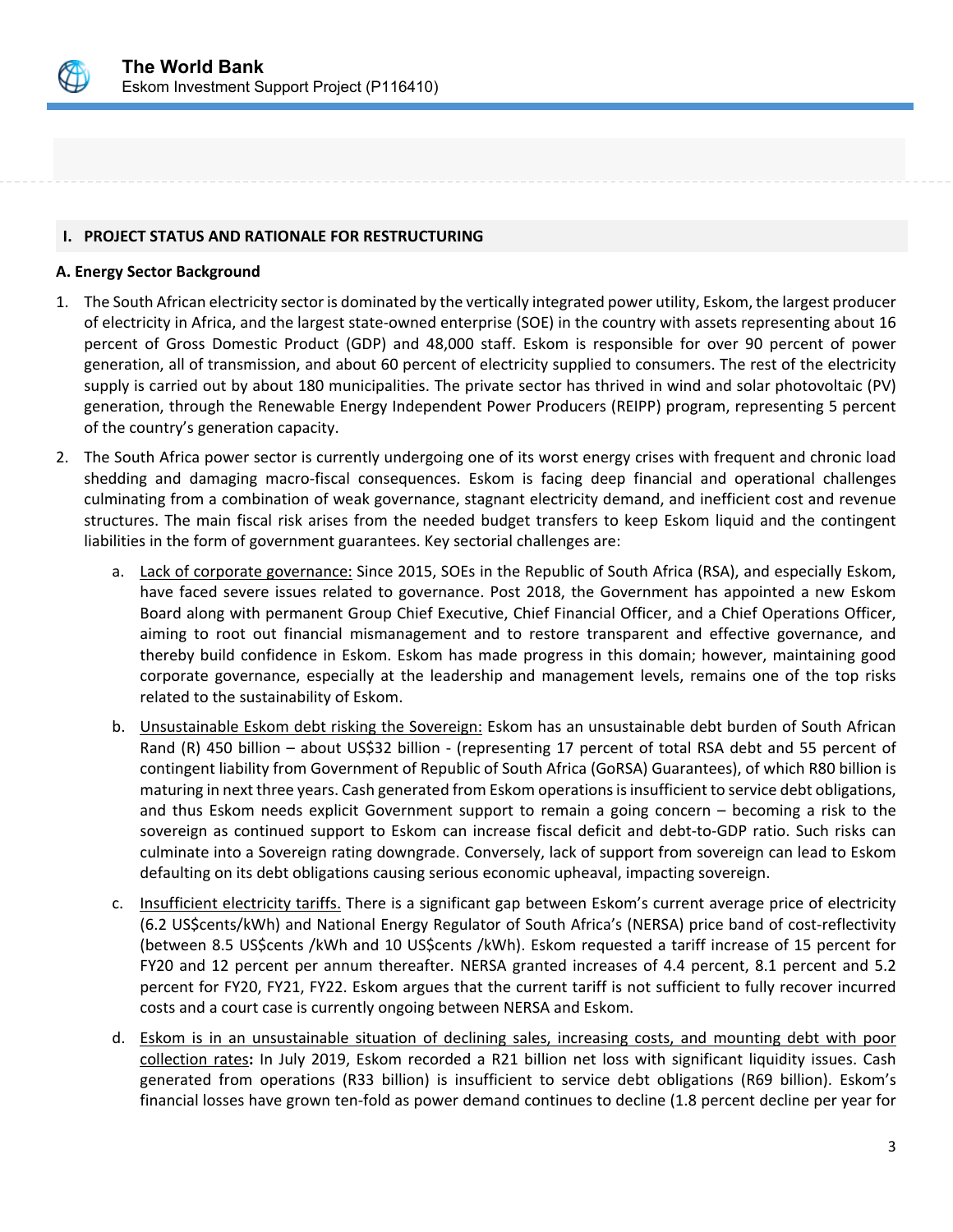

next five years), combined with increasing costs (coal procurement costs, diesel import costs for use during load-shedding periods and employee costs). Operational expenditures increased 30 percent in five years reaching R151 billion in FY19. On revenues, Eskom has a current overdue of growing arrears at R43 billion (59 percent municipalities, 37 percent Soweto, 4 percent others).

- e. The power sector faces an outdated Business Model: The vertical integration of Eskom across the entire electricity chain has resulted in a lack of transparency and accountability. The generation sector faces inefficiencies due to lack of competition and an under-maintained aging coal fleet. The transmission and distribution sectors face aging infrastructure. The supply business face economic and technical problems due to highly fragmented retail markets, aging infrastructure, underfinanced municipalities, and regulatory and governance uncertainty. Department of Public Enterprises (DPE) has launched the Eskom Paper detailing the plan to restructure Eskom functionally and legally into three state-owned entities for generation, transmission and distribution. The unbundling will be finalized by June 2021, but further reform efforts will be required to ensure the long-term sustainability of the sector, including dealing with fragmentation of distribution, solving cost, revenue (i.e. tariff) issues and implementing a competitive generation market.
- f. RSA needs to prepare better for implementing a Just Energy Transition (JET): One of the biggest challenges for the energy sector, and for the policymakers shaping it, is to find the right formula to ensure a JET, combing often conflicting objectives of providing reliable power (security of supply), affordable power (i.e. to stimulate economy development); and sustainable power (to meet climate change targets and Nationally Determined Contributions (NDC) commitments) while mitigating socio-economic impacts. There is currently a lack of strategic and coherent policies on how to achieve the JET in RSA.
- g. Inability to provide Security of Supply and frequent Load Shedding: Post 2015 supply crisis, Eskom started load shedding again in February 2019 and for the first time in December 2019 Stage 6 load shedding was implemented (i.e. shedding 6000 MW (20 percent of peak load) and six-eight hours/day per customer on average)**.** The main reason is inadequate maintenance over the years of the aging generation fleet (50 percent of plants over 35 years or older) leading to frequent plant breakdowns, and existing major defects in the new plants Medupi and Kusile that are running below their full capacity. It is anticipated that the risk of load shedding will continue for about two years, while Eskom implements the 9-point Generation Improvement Plan, approved in September 2019, that aims to improve the operational performance of old and new generation fleet. Within this program is expected that both Medupi and Kusile power complexes increase their Energy Availability Factor (EAF) from below 70 percent in 2019 to up to 85 percent in 2021.
- 3. It is important to acknowledge that the GoRSA has been serious about tackling the energy crisis (and fixing Medupi, Kusile and the sector) by issuing several creditable policy actions over the last 12 months; including:
	- Eskom 9-point Generation Improvement Plan (September 2019) improve performance of old and new generation fleet
	- Eskom Turnaround Plan (September 2019) internal operational recovery and cost reform plan
	- Integrated Resource Plan IRP (October 2019) electricity sector masterplan (demand and supply) till 2030
	- Eskom Transmission Development Plan TDP (November 2019) update of electricity power transmission and distribution investment needs by 2030
	- GoSA Eskom Special Paper (November 2019) endorsed by Cabinet, to lay out the Eskom unbundling plan

# **B. Project Status**

4. The project (EISP) was approved on April 8, 2010 in the total amount of US\$13,861.82 million, of which US\$3,750 million is International Bank for Reconstruction and Development (IBRD) loan and the remaining is co-financed by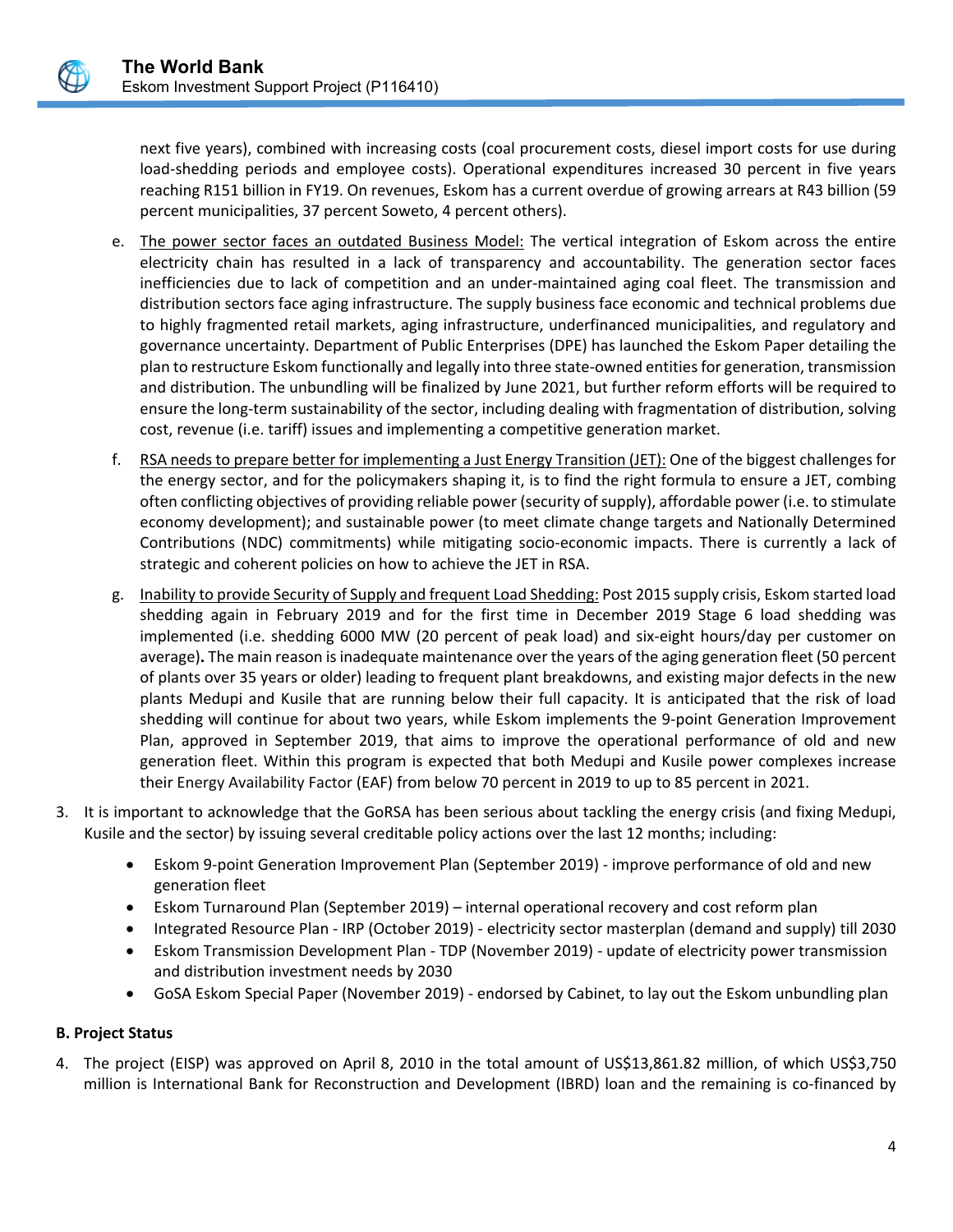

Eskom, African Development Bank (AfDB), European Credit Agencies, China Development Bank and other financiers. The project became effective on May 31, 2010.

- 5. The project was restructured for the first time on July 7, 2015 to extend the closing date from October 30, 2015 to December 31, 2019, mainly due to delays in construction of the Medupi power plant. The project was restructured for a second time on November 30, 2018, to (i) replace the Kiwano Concentrated Solar Power (CSP) Plant pilot project under Component B (Renewable Energy (RE) component), with a grid-scale BSP; and to (ii) extend the project´s closing date by twelve months, from December 31, 2019 to December 31, 2020 to allow for the full implementation of the BSP. At the time, it was expected that all other activities under the project would have been finished by December 2019, so this restructuring was processed with the limitation that only Sub-component B2 – the battery storage subcomponent - remains eligible for disbursement after December 31, 2019. The Eskom Battery Storage Program (BSP) is co-financed by the Clean Technology Fund (CTF), under concessional loans managed by the World Bank (Eskom Renewables Support Project ((ERSP), P122329), with closing date of December 30, 2021) and the AfDB. The program implementation design is in two phases, with EISP (IBRD) financing the first phase.
- 6. The Project Development Objective (PDO) is to enable Eskom Holdings to enhance its power supply and energy security in an efficient and sustainable manner so as to support both economic growth objectives and the long-term carbon mitigation strategy of RSA. To achieve the PDO, the project supports the financing of the following three components: Component A: the Medupi Power Plant (4,800 MW), using supercritical (clean-coal) technology and associated transmission lines (US\$2.4 billion equivalent); Component B: Investments in Renewable Energy (100 MW Sere Wind Power Plant and Battery Storage Program) (US\$267.8 million equivalent); Component C: Support for low Carbon Energy Efficiency Investments (Majuba Rail) and Technical Assistance (TA) (US\$415.8 million equivalent).
- 7. Several delays have occurred since the last extension was granted last year, mainly caused by contractual issues with some of the contractors in charge of the works related with the finalization of Medupi's associated Transmission lines and the Majuba Rail project. In addition, the delay in obtaining Government's approval for the Public Financial Management Act (PFMA), required to tender the first phase of the BSP, have forced the Borrower to request yet another extension of the project to be able to fulfil the PDO, and move the project out of a Moderately Unsatisfactory (MU) rating for Implementation Progress (IP), before project's closing. This proposed extension would also entail extending the disbursement eligibility of all components until June 30, 2021 (except for Medupi power plant subcomponent that will close on December 31, 2019).
- 8. As of the most recent Implementations Status and Results Reports, project performance is rated Moderately Satisfactory (MS) for progress towards achievement of PDO, since although delayed, good progress has been made towards achieving PDOs indicators. However, IP is rated Moderately Unsatisfactory (MU)<sup>1</sup> due to slower than anticipated progress in dealing with outstanding issues in Medupi Plant (boiler's latent defects, delay in commencing the Flue Gas Desulphurization (FGD) program, which is a legal covenant for the loan, and spikes on Sulphur Dioxide emissions), delays in renewable component and transmission lines, and lack of progress on Majuba Rail (which also includes two outstanding resettlement cases). To address these issues, Eskom agreed on priority actions during last joint World Bank – AfDB supervision mission in July 2019. A technical supervision mission on December 2–6, 2019 confirmed that substantial progress on key actions have been made since the July 2019 mission, including Eskom presenting a credible plan to address latent defects at the Medupi power plant over the next two years. It was agreed that the IP could be upgraded to MS following the extension of the closing date if implementation progress continues

<sup>&</sup>lt;sup>1</sup> The PDO and IP ratings had been in the unsatisfactory ranges since October 2013. The PDO rating was upgraded in April 2019, due to the good progress made towards achieving the PDO indicators: 3200 MW out of the 4800 MW capacity of Medupi were connected then to the network (now 4000 MW have been handed over for Commercial Operation), and 100 MW or 100 percent of Sere Wind had been operational since March 2015, with the associated Carbon Dioxide emissions avoided.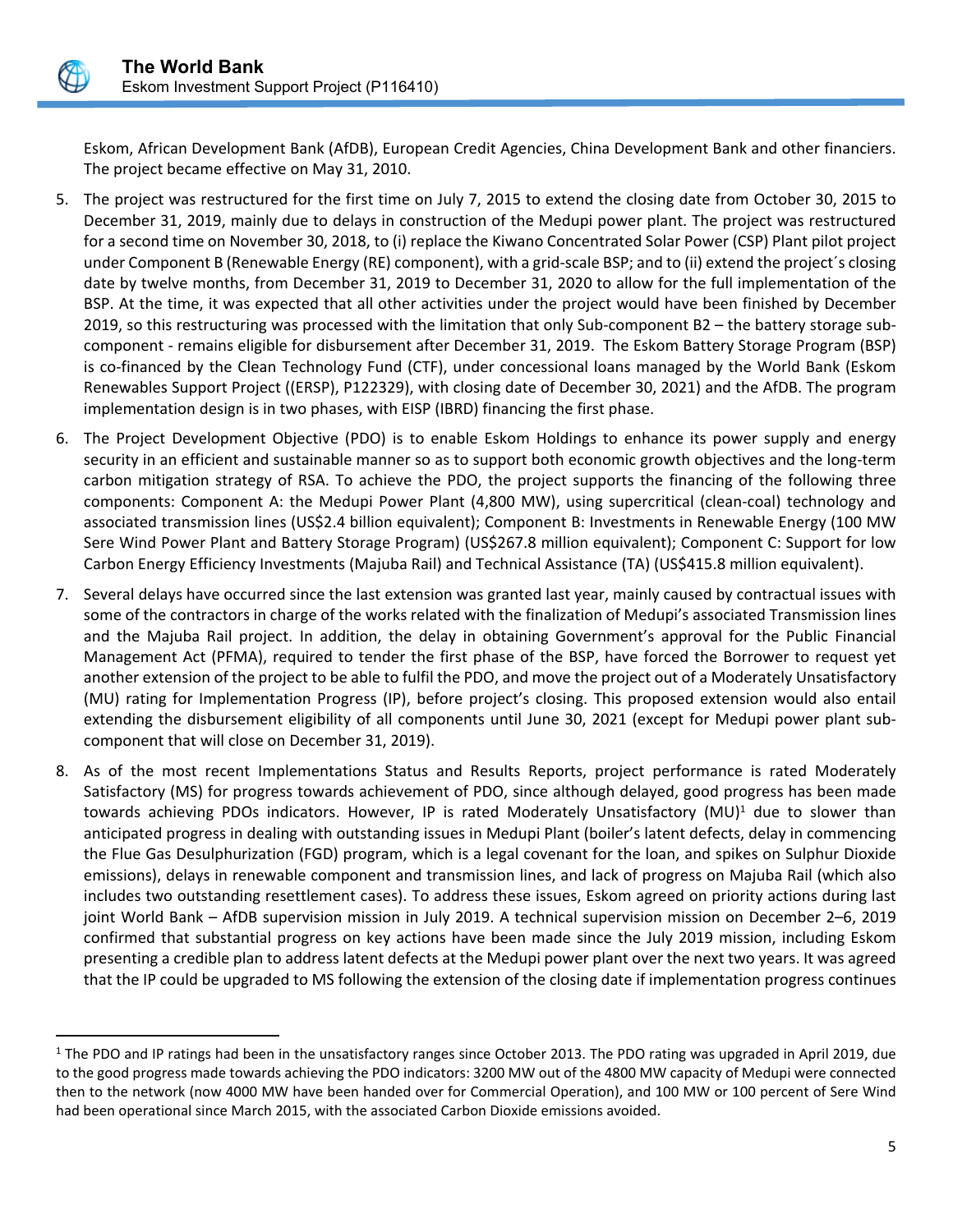

as set out by Eskom. Cumulative disbursements as of December 2019 stand at US\$3.08 billion (82 percent of the total loan of US\$3.75 billion).

| Component | Sub-component                                                      | <b>Implementation Progress</b> | Disbursements (US\$ million)     |
|-----------|--------------------------------------------------------------------|--------------------------------|----------------------------------|
|           | A1. Medupi Power Plant                                             | 99 percent                     | 1,857 out of 1,897 (98 percent)  |
| A         | A2. Transmission Lines                                             | 90 percent                     | 353 out of 484 (73 percent)      |
|           | <b>B1. Sere Wind Plant</b>                                         | Completed                      | 22.83 out of 22.83 (100 percent) |
| В         | B2. CSP/BSP                                                        | Procurement still to commence  | 0 out of 245 (0 percent)         |
|           | C1. Majuba Rail                                                    | 97.5 percent                   | 216 out of 396 (55 percent)      |
| C         | C2. TA for Energy Efficiency and<br><b>Cross border Renewables</b> | Not started                    | 0 out of 20 (0 percent)          |

| Table 1: Disbursement Status per Component |  |
|--------------------------------------------|--|
|--------------------------------------------|--|

9. The following summarizes progress of each of the project components:

# a) **Component A: Medupi Power Plant and Transmission Lines (US\$2.3814 billion)**

(i) A.1 Medupi Power Plant (US\$1.897 billion): all six units (800MW each) are now synchronized to the grid, and only Unit 1 remains to reach commercial operation (CO), expected by May 2020. Despite this progress, plant performance is low as measured against the key parameters of Energy Availability Factor (EAF) and Unplanned Capability Loss Factor (UCLF), mainly due to the major plant defects, an inadequate maintenance and operating regime, and spare part management difficulties. All six units are at or below the already low target of 75 percent set by Eskom for EAF<sup>2</sup> (vs a standard performance of 92 percent after two years of operation)<sup>3</sup>. For UCLF, only Unit 3 reaches the target of 18 percent set by Eskom (vs a standard performance of 2 percent). To address these issues, Eskom has established a Generation 9-Point Plan of action for all plants.<sup>4</sup> In addition, an Agreement has been signed between Eskom and the boiler contractor, agreeing on technical solutions to address the major defects, with a clear execution schedule. Testing and implementing these integrated solutions will start in January 2020 in Unit 3 (this will allow to set a new boiler performance reference), and then will be sequentially rolled out in the remaining units over a 18 month period that is expected to conclude in June 2021. By then, Eskom expects that the EAF improves up to 85 percent.

Almost all funds are disbursed, and this sub-component's disbursement category will close in December 31, 2019,<sup>5</sup> as agreed during the previous restructuring in December 2018.

(ii) A.2 Transmission Lines (US\$484 million): while over 90 percent of the works are completed, issues with contractors have caused three transmission line sections to be delayed, and outstanding works to be rebid, making it unfeasible to complete all the remaining 100km before this sub-component's current disbursement deadline (December 31, 2019). A request to keep the related disbursement category open until December 2020 was received from Eskom during the July 2019 mission.

<sup>&</sup>lt;sup>2</sup> Current targets set by Eskom of 75 percent for EAF and 18 percent for UCLF are the best practically achievable considering all issues: major defects, operation and maintenance regime, and spare parts management difficulties.

<sup>&</sup>lt;sup>3</sup> EAF target of 92 percent and UCLF target of 2 percent after one year of Commercial Operation were targets required in Eskom's original design as well as typical world standards.

<sup>4</sup> Progress is tracked at Chief Executive Officer (CEO), Chief Operations Officer (COO) and Executive Committee (EXCO) level.

<sup>&</sup>lt;sup>5</sup> Disbursements will be able to continue during the standard four-month grace period until April 30, 2020, for works finalized before December 31, 2019.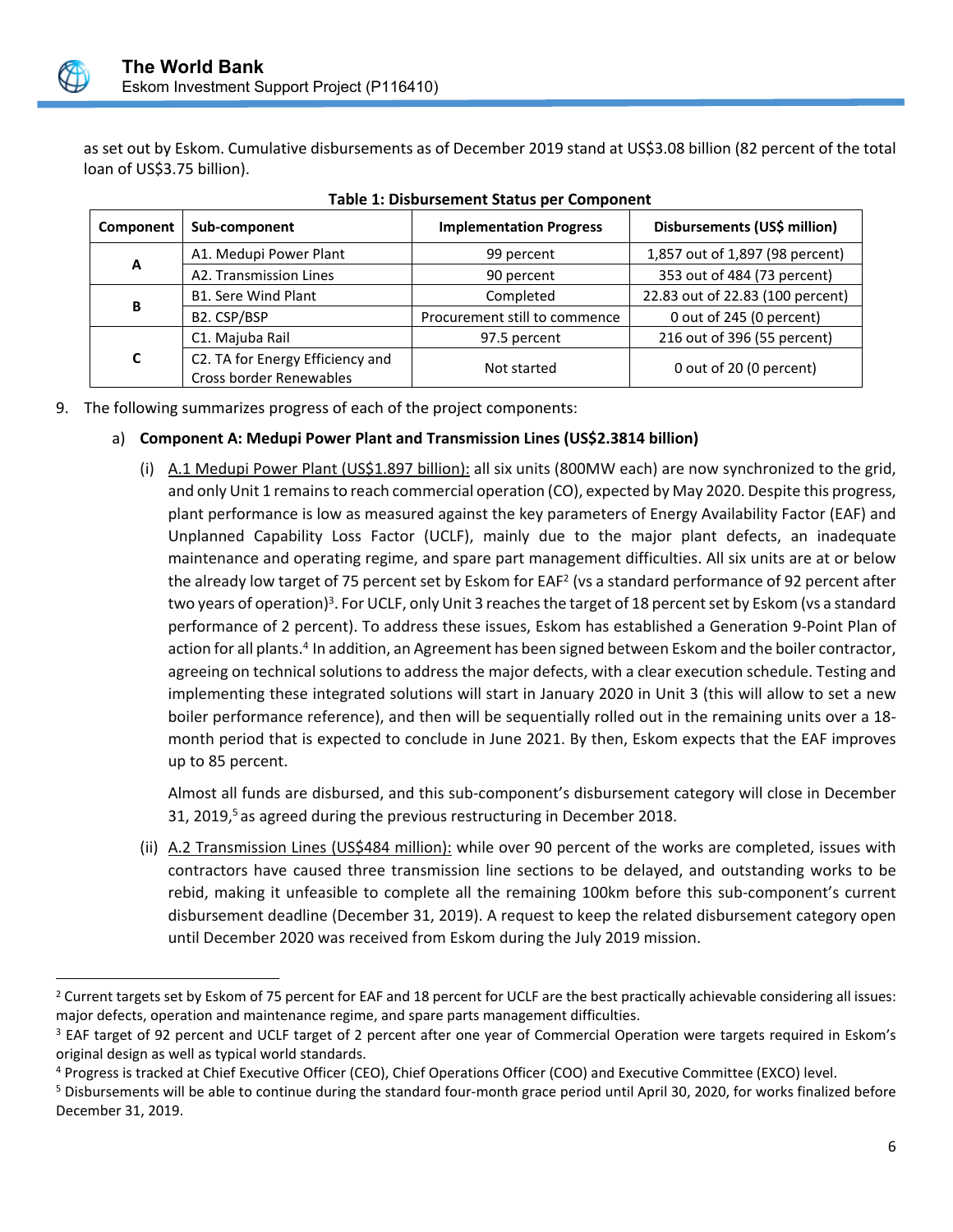

# b) **Component B: Renewable Energy Investments (US\$268 million):**

- (i) B.1 Sere Wind Plant (US\$23 million): the plant is fully operational since March 2015, with plant performance exceeding target output and Eskom gaining valuable experience on wind technology and operating wind generation plant (Sere Wind is Eskom's only wind plant).
- (ii) B.2 Battery Storage Program (BSP) (US\$245 million): since the BSP replaced the Kiwano CSP plant in December 2018, technical, social and environmental assessments for selected battery sites have been conducted. Eskom substantially advanced the pre-engagement to market, including the realization of a webinar in September 2019 to ensure that prospects interested in Eskom BSP fully understand the project and provide guidance on market response, implementation, operation and maintenance feasibility. However, program implementation and tendering has been delayed due to delay in Government approvals needed to satisfy the PFMA requirements. The request for PFMA approval was submitted by Eskom to the government in April 2019 and was approved by Minister of Finance on August 7, 2019, and on November 21, 2019 by the DPE (Eskom's line ministry) for Phase I of the program which amounts to R7.2 billion (≈ US\$485 million).<sup>6</sup> Phase I will be financed with the IBRD loan (US\$245 million) and Eskom is considering financing the remaining works of this phase with the CTF loan (ERSP P122329). This delay has pushed the program's implementation timeline beyond the current project's closing date of December 31, 2020. The tender is now planned to be launched in first quarter 2020 and the Phase I to be completed by June 2021.

## c) **Component C: Low Carbon Energy Efficiency Investment and TA (US\$416 million):**

- (i) C1. Majuba Rail (US\$396 million): although over 97 percent of the works are complete, some activities have been delayed (works on the Majuba Rail Yard, the connection between the Yard and the new rail line and commissioning the new coal train services) due to several contractual issues and a lengthy procurement approval process between Eskom and the National Treasury (NT). This will prevent commissioning of the rail by December 31, 2019 as originally planned. Completion of the works is now planned by June 2020, and commissioning of the train operations by December 2020, beyond the current disbursement category's closing date for this component, which is December 31, 2019.
- (ii) C2 and C3. Technical Assistance (US\$20 million): no activities have been implemented under this subcomponent. Several potential activities have been discussed over the years, but the funds were never committed. Eskom has now requested to use these TA funds to support the restructuring and unbundling of Eskom, a lengthy process that will go beyond the project's current closing date of December 31, 2020. The Eskom paper states that the unbundling process should be finalized by June 2021.
- 10. **Social and Environmental Safeguards.** The project uses OP 4.00 Piloting the Use of Borrower Systems to Address Environmental and Social Safeguard Issues in World Bank-supported projects. The last mission (December 2019) confirmed that the project continues to comply with the regulatory requirements and conditions of authorization by the relevant GoRSA's authorities for the assessment and management of environmental and social risks and impacts, including requirements for preparing impact assessments, public notification, disclosure and receipt of all necessary environmental and social permits, licenses and authorizations for the activities supported under the project. OP 4.00

<sup>&</sup>lt;sup>6</sup> BSP will be implemented in two phases. Phase I includes the installation of 800MWh distributed battery storage in eight sites. Phase II will install 640MWh of distributed battery storage with 60MW of distributed solar PV at various sites still being defined.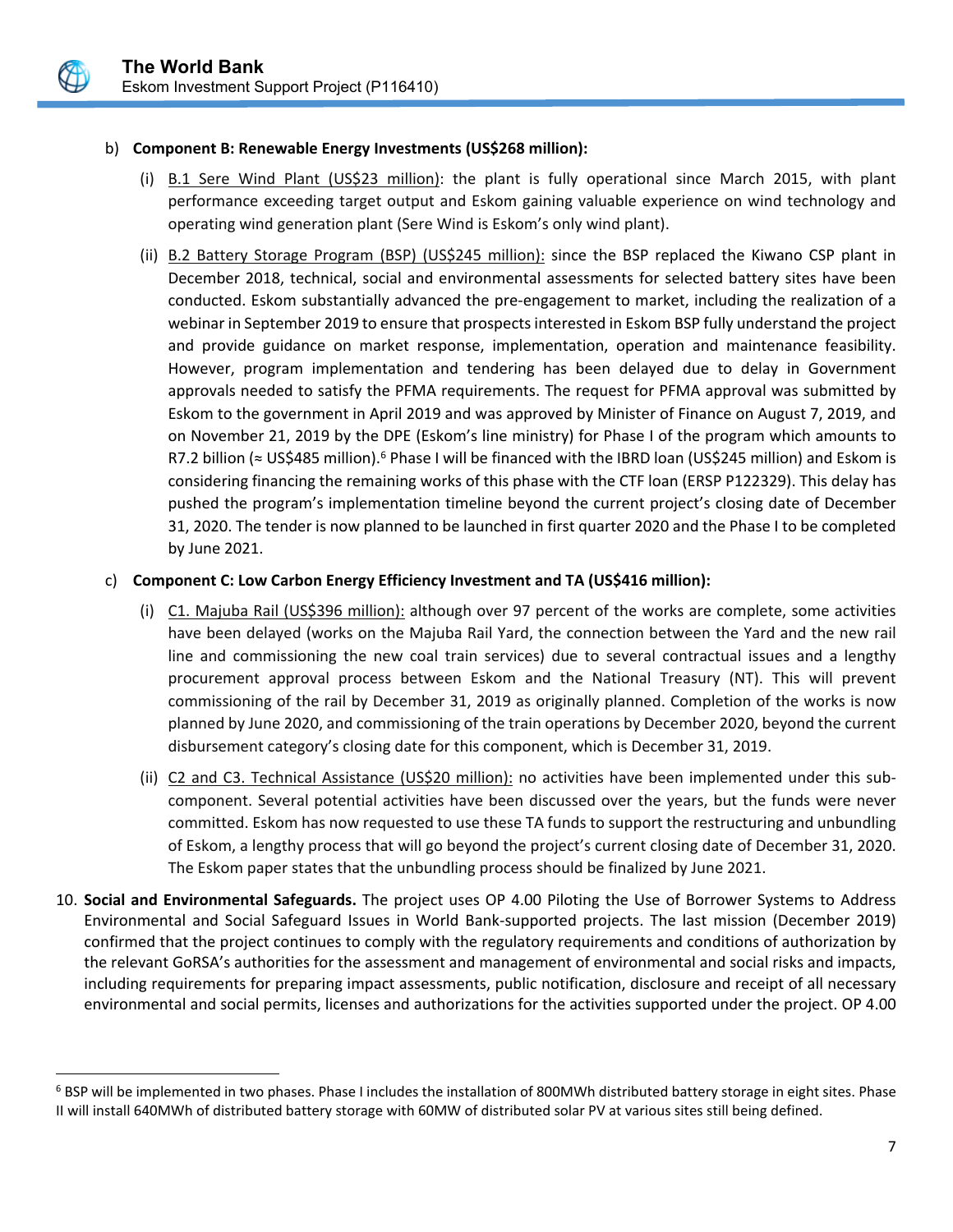

will continue to apply to new activities to be supported through the cost savings under this restructuring and no new safeguards policies will be triggered under the transmission lines sub-component. Key issues are:

- a) Air emissions: Ambient air quality, as reported by Eskom, meets ambient standards for all criteria pollutants under the Air Quality Act (AQA), including ozone, nitrous oxides (NOx), SO2, particulate matter (PM10), and lead (Pb). Eskom is reported to comply with AQA point source Minimum Emissions Standards (MES) for PM and NOx. Point source emissions also meet the MES for SO2 provided in Air Emissions License (AEL)<sup>7</sup>. Monthly averaging has allowed Eskom to meet MES where continuous monitoring demonstrated frequent spiking within 24-hour periods. Spiking of daily average SO2 emissions were reported by Eskom to have declined significantly over the most recent six-month reporting period for units 3, 4, 5 and 6, with total daily average SO2 exceedances declining from 23 in April to 5 in October.
- b) FGD schedule: Implementation of the FGD program, which is a legal covenant for the Loan, keeps being delayed. The completion schedule for the FGD has been revised several times by Eskom. During July 2019 supervision mission, Eskom presented a schedule to complete the installation of the FGD in all six units by January 2030 (the committed date as per the covenant was June 2025). An optimized schedule was presented during the mission in December 2019 with a best-case scenario for installation completion in all units by 2027 and a base case scenario by 2032. Because installation and commissioning of the FGD extends beyond the project closing date, as proposed to be extended, the Bank will continue environmental and social monitoring of the Medupi plant in a reasonable manner until the legal covenant is met.
- c) Water use: The FGD process is expected to use significant quantities of water. Eskom's existing Water Use License (WUL) allows Medupi to abstract up to 10.9 million cubic meters of water per year from the Mokolo Dam, which is located approximately 60 km southeast of the power station. At full FGD installation, an additional demand of 4.5 million cubic meters of water per year is projected to be needed. To fulfill this demand, Eskom submitted an application to amend the WUL to abstract up to 15.4 million cubic meters of water per year from both the Mokolo Dam and Crocodile River (West) through a proposed scheme by the Department of Water Affairs. The scheme includes increasing pipeline capacity from the Mokolo Dam (Phase 1) from 13.5 million cubic meters of water per year to 50.4 million cubic meters of water per year and constructing pipelines (Phase 2) to transfer a total of 191 cubic meters of water per year from the Crocodile River (West) to the Lephalale area, including an approximately 130 km pipeline (Phase 2A) to transfer up to 110 million cubic meters of water per year. The DEA provided an authorization for Phase 2A in March 2019, however this authorization was appealed by an environmental group which is still pending with the DEA. Eskom's FGD WUL application is also still pending with DEA, as it is linked to the FGD Waste Management License (WML) application which has been withdrawn because DEA objected to Eskom's plan to mix coal ash with gypsum, the latter produced as a residue of the FGD process. Timelines for receipt of both the FGD WML and WUL are a critical path for FGD installation and Eskom reports that the process could take up to two-years.

<sup>7</sup> In 2014, Eskom received from the Department of Environmental Affairs (DEA), a five-year postponement to meet the 'new plant' sulphur dioxide (SO2) Minimum Emissions Standards (MES) of 500 mg/Nm3 averaged daily from 2020 to 2025, which could be achieved through the implementation of the FGD program. In 2017, Eskom requested DEA to apply an 'alternative' MES of 4,500 mg/Nm SO2 averaged monthly and received approval from DEA to meet 3,500 mg/Nm3 SO2 averaged monthly, instead of daily as is the typical 'existing plant' standard in the Air Quality Act (AQA). In November 2019, Eskom submitted a request to DEA for another five-year postponement to meet the 'new plant' MES in AQA of 500 mg/Nm3 SO2 from 2025 until 2030. The Eskom application also requests to apply 'alternative' 'existing' and 'new plant' MES for the period of 2025 – 2030. The requested 'alternative 'existing plant' MES is 4,000 mg/Nm3 SO2 averaged monthly and the requested 'alternative' 'new plant' MES is 1,000 mg/Nm3 SO2 averaged monthly. Both requested alternative standards are above the MES in the current AEL and the respective standards provided in the AQA. As part of the application to DEA, Eskom committed to complete the FGD as the primary technology that will allow them to meet MES under the AQA. Eskom plans to supplement its application for applying alternative standards with ambient air quality modeling by March 2020.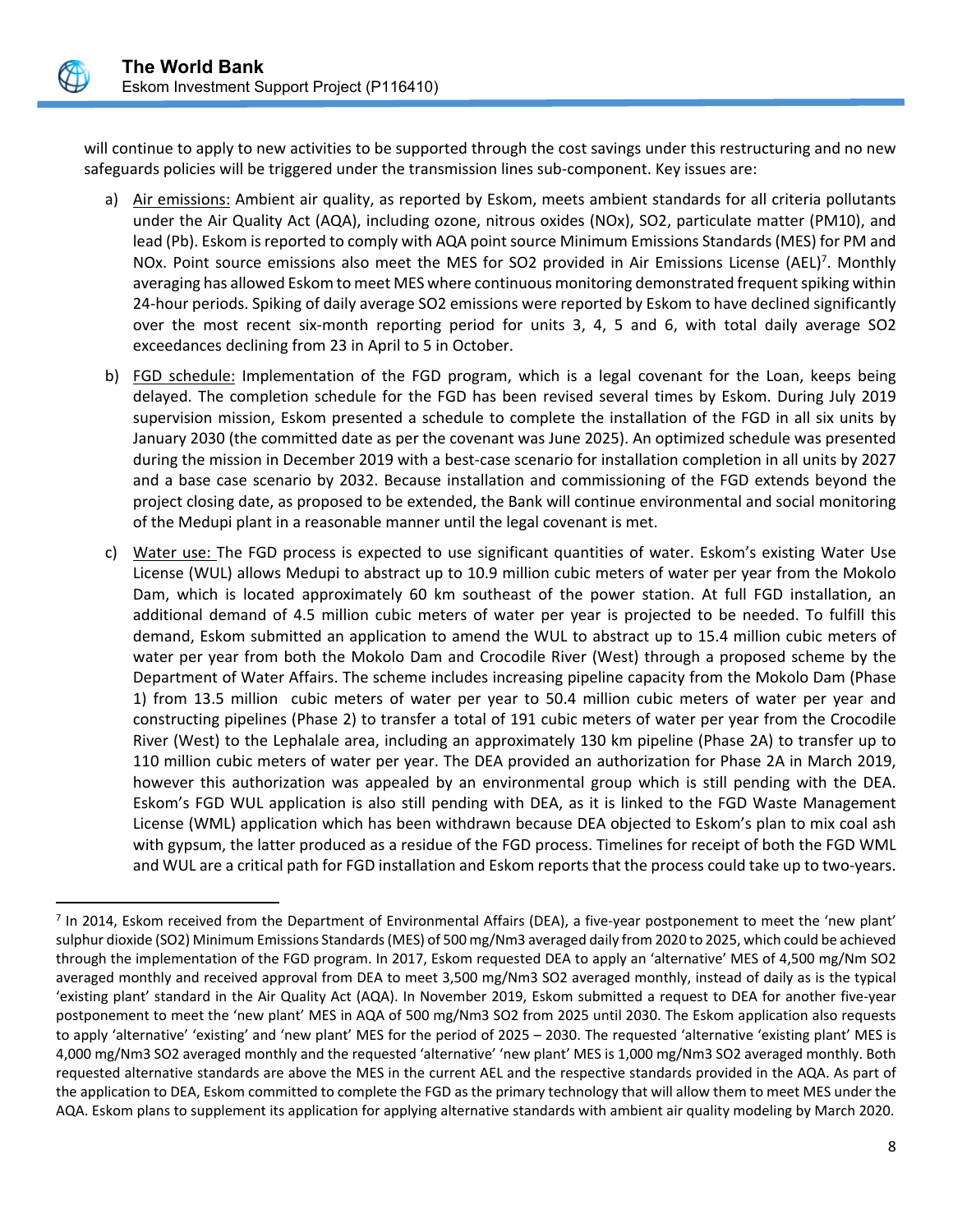

As part of the FGD optimization schedule, Eskom proposes to issue the Request for Proposals (RfP) for FGD contracts prior to receipt of both the WUL and WML.

- d) Open resettlement cases in Majuba Rail: two on-farm resettlements are pending. These two tenant farmers resulted into a letter of complaint sent to the World Bank on July 3, 2019 from an attorney representing the affected families regarding the delayed resettlement issues on the Majuba Rail Project. The complaint is being handled through the World Bank grievance redress service (GRS) and Eskom is actively working toward a solution. Unless a solution is found shortly, Eskom, which has already compensated the two land owners/farmers for the relocation of both families, aims to approach the Land Claims Court early 2020 to compel them to relocate the families even on a temporary basis, so the project can be commissioned. Since 2008, Eskom has so far resettled 41 Project affected households out of the 43 households affected by the project.
- 11. These issues have kept the overall safeguards rating being moderately satisfactory.
- 12. **Audits and governance.** The Entity is in compliance with the financial management (FM) financing covenants relating to the submission of the Interim Financial Reports and audits. There are no financial audit reports overdue and the World Bank has received the latest report as of July 26, 2019. However, the entity has received Qualified audit opinions since 2016/17, 2017/18 and 2018/19 financial years. The basis for qualification related to the inability to determine with certainty the full extent of a possible understatement of reporting on irregular, and fruitless and wasteful expenditure. In the 2017 and 2018 financial years, the Funders, including the World Bank requested the Eskom's auditors to provide independent assurance that the Funders were not affected by the audit qualification. The report assuring that the funders, including the World Bank were not affected was provided. A similar request will be made for FY19 as well.
- 13. In the 2019 financial year, the qualification related to expenditures stemming from already identified irregular contracts in the previous two financial years, that are yet to be condoned by the relevant authorities including NT. These expenditures are likely to increase or remain in the balance sheet until such time the contracts are condoned. It was reported to financiers that new incidences of irregular expenditures stemming from new contracts has significantly reduced, signaling an improvement in related internal controls. This assertion will later be reviewed by the independent auditors. To this end, a meeting was convened at Eskom on December 6, 2019 with the World Bank's FM team, to conduct an updated assessment of the situation and agree on an action plan to address the issues identified. It was agreed that a verification exercise by Eskom and the World Bank will be concluded by January 2020
- 14. **Compliance with legal covenants.** Owing to Eskom's poor financial position the company has not met the targets under Loan Agreement, Schedule 2, Section B4 requiring the Borrower to achieve a Debt Service Coverage Ratio equal or greater than 1.3 (for FY ended in March 2019 it was 0.5 down from 0.9 the previous year), and an EBITDA Margin of above 25 percent (16 percent down from 26 percent previous year). Eskom has submitted the required Financial Plan explaining how it plans to achieve the target and, therefore, providing a positive signal towards compliance to the covenant. The financial plan submitted by the Borrower and acceptable to the World Bank partially provides compliance with covenant C (interim unaudited financial forecast where not provided, which is the second condition of covenant C). The covenant regarding adequate water supply for Medupi plant to operate is partially complied with, as the water augmentation scheme is still under implementation; it is expected that the covenant will be complied with before the project restructuring's proposed closing date. Other covenants on FGD and SO2 emissions are not yet complied with.

## **C. Rationale for Restructuring**

15. The proposed six-months closing date extension, from the current closing date of December 31, 2020 to June 30, 2021 (and the request to keep all disbursement categories open, except the one for A1: Medupi Power Plant, until June 30,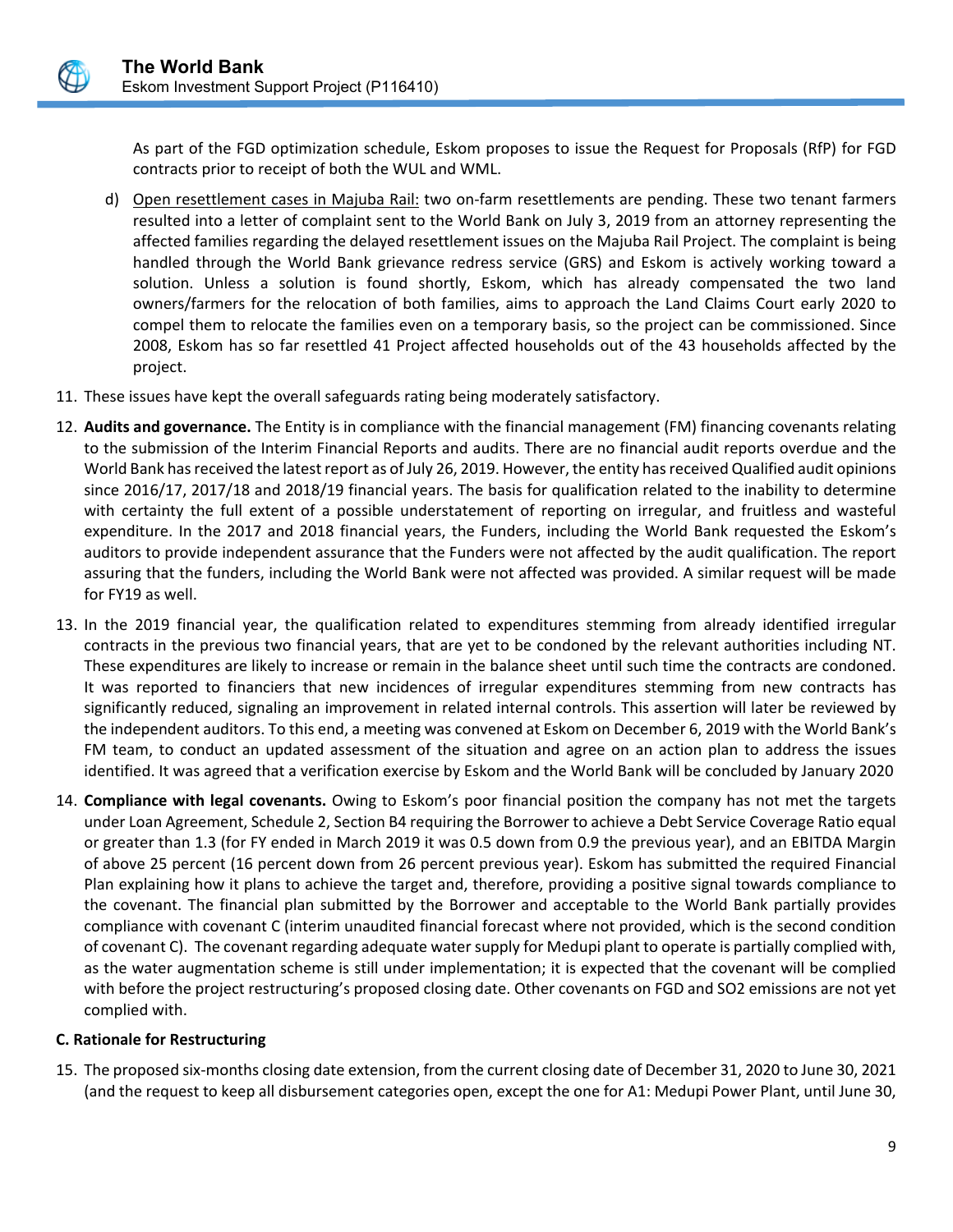

2021) will allow Eskom to complete remaining works related to the transmission lines, implement Phase 1 of the BSP, commission the Majuba Rail, and support the Restructuring RoadMap for Eskom; and therefore achieve the PDO by the new closing date.

- 16. In particular, the extension would allow Eskom to:
	- Fully evacuate the power generated in Medupi into the grid, thus contributing to reduce system load shedding and ensuring the stability of the power grid.
	- Demonstrate the enabling impact of battery storage technology for wind and solar energy integration in the RSA power grid, critically supporting RSA's long-term carbon mitigation strategy.
	- Increase the efficiency of Majuba power station, reduce GHG-emission, and significantly reduce transport costs with the transfer of coal transport from road to rail.
- 17. The proposed restructuring would also allow reallocation of uncommitted funds of up to US\$ 270 million (from costs savings achieved under component C.1 Majuba Rail and currency exchange rate) to: (i) fund eligible contracts to supply transmission and distribution equipment; (ii) fund outstanding contracts under Majuba rail sub-component; and (iii) enhance the support to be provided to Eskom under the TA sub-component.
- 18. Even though component A.1 Medupi power plant will close in December 31, 2019, the proposed extension will allow continued supervision of progress in addressing the boiler's latent defects. The schedule to implement the agreed technical solutions is aligned with the proposed closing date of June 2021, so it is expected that the EAF of the plant will improve substantially to about the 85 percent target by the new closing date.
- 19. Furthermore, due to Eskom's precarious financial situation, the company does not have access to other sources of finance to complete the works. Hence, without this project extension it may not be possible to complete some key assets leaving consumers vulnerable to increased power interruptions and further deteriorating eletricity services.

# **II. DESCRIPTION OF PROPOSED CHANGES**

20. The proposed restructuring includes: (i) extension of the closing date; (ii) change in component's costs and reallocation between disbursement categories; (iii) change in implementation schedule; (iv) change in results framework; (v) change in disbursement estimates; and (vi) change in procurement to adopt the latest World Bank Procurement Regulations with the perspective to allow the GoSA to use uncommitted funds for eligible expenditures, using GoSA National Procurement Procedures. A project restructuring request was received on November 14, 2019 from Eskom.

#### **Change in component's costs and reallocation between disbursement categories**

- 21. Eskom has requested a reallocation of funds between categories, from savings achieved under the Majuba rail subcomponent, , and unallocated funds, to the Transmission Lines (component A.2) and TA subcomponents (component C.2), to enable Eskom to finance additional eligible construction contracts, and enhance the support to be provided regarding the restructuring and unbundling of Eskom, respectively
- 22. This reallocation of funds will entail the following changes in component's costs:
	- Component A will increase US\$35.98 million, from US\$2,380.85 million to US\$2,416.83 million; and
	- Component C will decrease US\$35.77 million, from US\$415.77 million to US\$380 million.
- 23. Reallocation between disbursement categories would be as indicated in the table below:

#### **Table 2: Reallocation between Disbursement Categories**

| <b>Disbursement category</b> | Current Allocation   Proposed allocation |  |
|------------------------------|------------------------------------------|--|
|                              |                                          |  |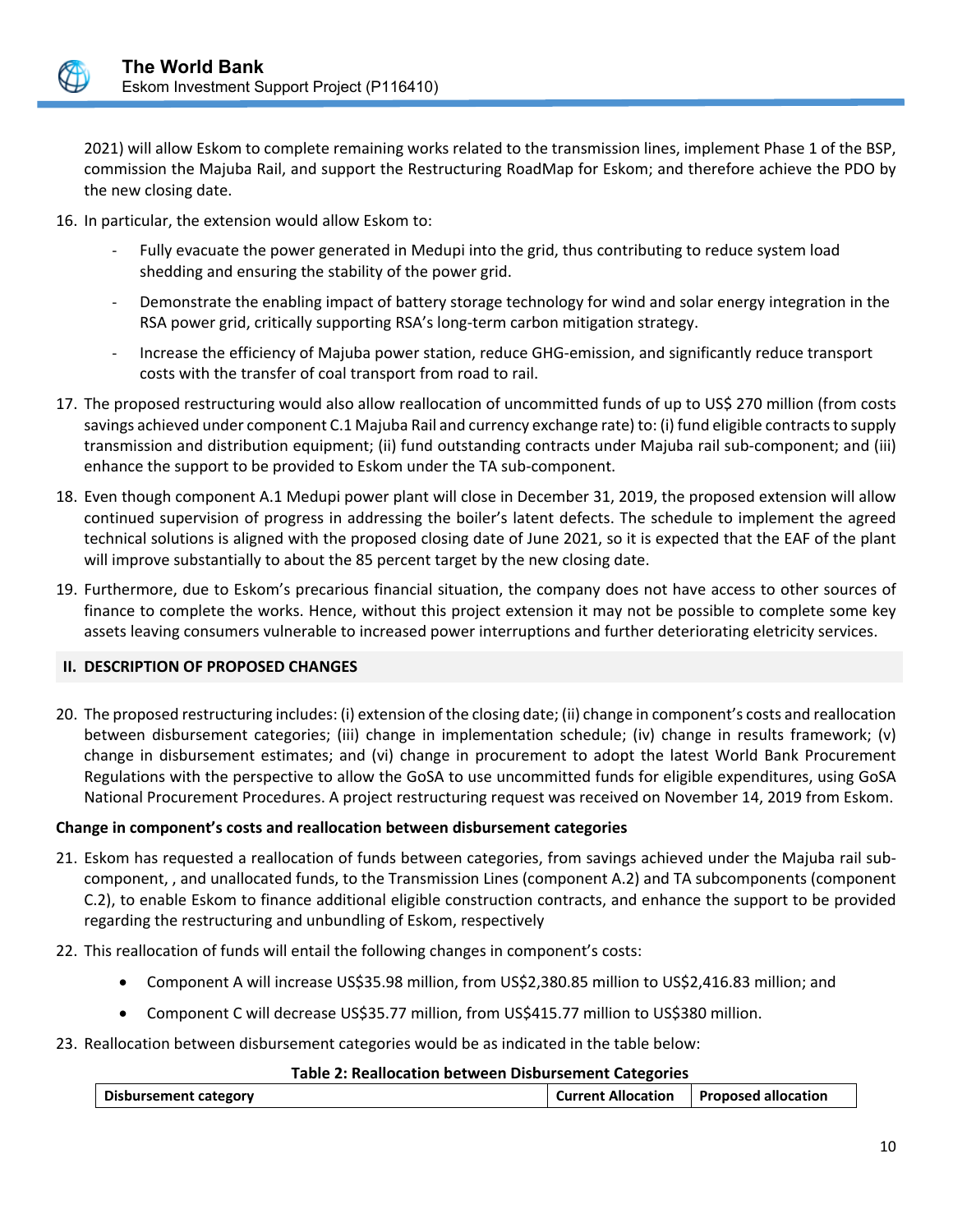

| (1) Goods and Works (including supply and installation) for Part<br>A.1(a) (Medupi power plant)   | 1,896,830,000.00 | 1,896,830,000.00 |
|---------------------------------------------------------------------------------------------------|------------------|------------------|
| (2) Goods, Works (including supply and installation), non-                                        |                  |                  |
| consulting services for Part A.1(b)                                                               | 484,020,000.00   | 520,000,000.00   |
| (Associated Transmission lines)                                                                   |                  |                  |
| (3) Goods, Works, non-consulting services for Part B.1 (BSP)                                      | 22,830,360.00    | 22,830,361.00    |
| (4) Goods, Works, non-consulting services and consultants' services<br>for Part B.2 (BSP)         | 245,000,000.00   | 245,000,000.00   |
| (5) Goods, Works, non-consulting services and consultants' services<br>for Part C.1 (Majuba Rail) | 395,770,000.00   | 280,000,000.00   |
| (6) Consultants' services for parts C.2 and C.3 (Majuba and TA)                                   | 20,000,000.00    | 100,000,000.00   |
| (7) IBRD Interest During Construction                                                             | 400,000,000.00   | 400,000,000.00   |
| (8) Other Lender Interest During Construction                                                     | 225,000,000.00   | 225,000,000.00   |
| (9) Unallocated                                                                                   | 51,174,640.00    | 50,964,639.00    |
| (10) Front-end Fee                                                                                | 9,375,000.00     | 9,375,000.00     |
| (11) Premia for Interest Rate Caps and Collars                                                    |                  |                  |
| Total                                                                                             | 3,750,000,000.00 | 3,750,000,000.00 |

## **Change in sub-component description**

24. Description of sub-component C3, originally linked to TA activities for the development and implementation of domestic and cross-border renewable energy and energy efficiency projects, will be modified to include the TA support to be provided for Eskom's reform and unbundling.

## **Change in implementation schedule and closing date**

- 25. It is proposed to extend the project's closing date by six months, from December 31, 2020, until June 30, 2021, to allow completion of remaining works under Sub-components A.2 (Transmission lines), B.2 (BSP) and C.1 (Majuba rail), and to be able to use funds under sub-component C.2 (TA) to support reforming and unbundling Eskom.
- 26. In addition, it is requested to allow continued disbursement for all disbursement categories, except for category related to sub-component A.1 Medupi Power Plant, until June 30, 2021. During the restructuring approved in December 2018, it was decided that all disbursement categories would close by December 31, 2019, except category B.2 for the BSP that would continue open until December 31, 2020, since at that time it was estimated that the key activities requiring disbursements in these categories would have been completed by the end of 2019. Due to delays and issues described in the earlier sections of this restructuring paper, there is a need to continue disbursements as detailed in the table below. Disbursements on these categories will continue through the end of the project's proposed new closing date, at which time, standard IBRD disbursement deadlines will apply.
- 27. The proposed closing date extension meets the requirements of the World Bank Investment Project Financing (IPF) Directive regarding extension of closing dates, specifically: (i) the project objectives remains achievable; (ii) the performance of the Borrower remains satisfactory; (iii) the World Bank and the Borrower agree on actions set out and closely followed up in the Aide Memoire that will be undertaken by the Borrower to complete project critical activities; and (iv) there are no outstanding audits and/or interim financial reports.

| Component / Sub-component | <b>Current closing date</b><br>of the disbursement<br>category | Current closing date | <b>Proposed closing date</b><br>of the disbursement<br>category | Proposed<br><b>Closing date</b> |
|---------------------------|----------------------------------------------------------------|----------------------|-----------------------------------------------------------------|---------------------------------|
| A1) Medupi Power Plant    | December 31, 2019                                              | December 31, 2020    | December 31, 2019                                               | June 30, 2021                   |

## **Table 3: Current and Proposed Closing Dates of the Disbursement Categories**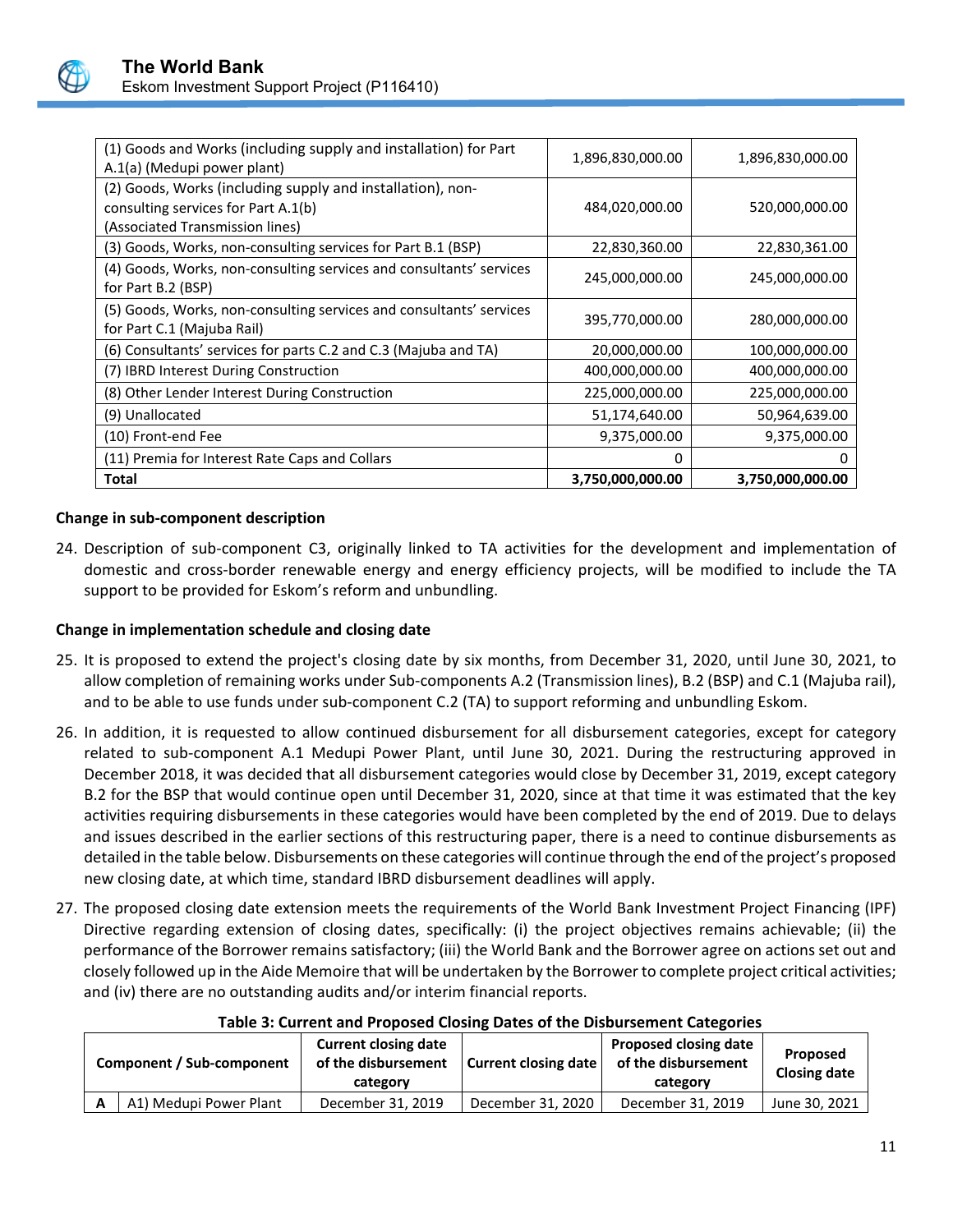

|   | A2) Transmission Lines   | December 31, 2019 | June 30, 2021 |  |
|---|--------------------------|-------------------|---------------|--|
| B | B1) Sere Wind Plant      | December 31, 2019 | June 30, 2021 |  |
|   | B2) CSP/BSP              | December 31, 2020 | June 30, 2021 |  |
|   | C1) Majuba Rail          | December 31, 2019 | June 30, 2021 |  |
|   | C2) TA for EE/Renewables | December 31, 2019 | June 30, 2021 |  |

### **Change in Results Framework**

28. The Results Framework will be revised to extend the target end date of the project's results indicators in line with the proposed closing date extension.

#### **Change in disbursement estimates**

29. The disbursement estimates will be revised to reflect the latest delays and extension to June 2021. The following are the revised estimates: FY2020 (US\$178 million); FY2021 (US\$373 million); FY2022 (US\$116 million).

### **Change in procurement**

- 30. The project is currently under the World Bank Procurement and Consultant Selection Guidelines from 2010. The change in procurement to adopt the World Bank Procurement Guidelines from 2016<sup>8</sup> would allow the Borrower to use uncommitted funds for eligible expenditures using the Borrower's National Procurement Procedures for packages of up to US\$20 million, that will have to be reviewed and found acceptable to the World Bank in early 2020. This would avoid cancellation of funds under the IBRD loan, funds that are much needed in the current Eskom's financial situation.
- 31. The packages to be financed will be eligible works under the Transmission Lines sub-component, and outstanding activities under the Majuba Rail sub-component.

<sup>8</sup> Procurement Regulations for IPF Borrowers (dated July 2016), revised November 2017 and August 2018.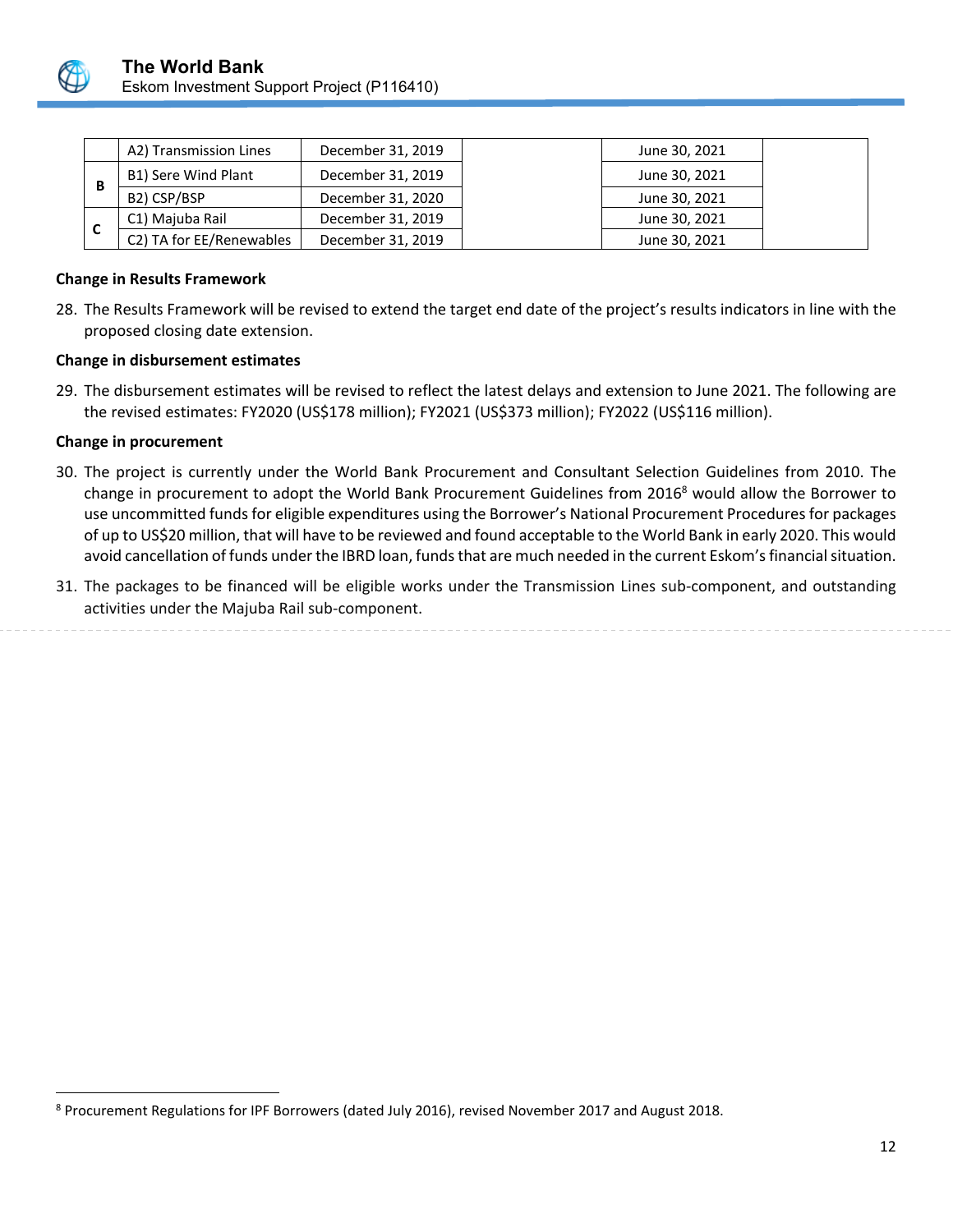

# **III. SUMMARY OF CHANGES**

|                                              | Changed      | <b>Not Changed</b> |
|----------------------------------------------|--------------|--------------------|
| <b>Results Framework</b>                     | $\checkmark$ |                    |
| Components and Cost                          | $\checkmark$ |                    |
| Loan Closing Date(s)                         | $\checkmark$ |                    |
| Reallocation between Disbursement Categories | $\checkmark$ |                    |
| <b>Disbursement Estimates</b>                | $\checkmark$ |                    |
| Procurement                                  | $\checkmark$ |                    |
| <b>Implementation Schedule</b>               | $\checkmark$ |                    |
| <b>Implementing Agency</b>                   |              | $\checkmark$       |
| <b>DDO Status</b>                            |              | $\checkmark$       |
| Project's Development Objectives             |              | $\checkmark$       |
| <b>Cancellations Proposed</b>                |              | $\checkmark$       |
| <b>Disbursements Arrangements</b>            |              | $\checkmark$       |
| <b>Overall Risk Rating</b>                   |              | $\checkmark$       |
| Safeguard Policies Triggered                 |              | $\checkmark$       |
| EA category                                  |              | $\checkmark$       |
| Legal Covenants                              |              | ✓                  |
| Institutional Arrangements                   |              | $\checkmark$       |
| <b>Financial Management</b>                  |              | $\checkmark$       |
| <b>APA Reliance</b>                          |              | $\checkmark$       |
| Other Change(s)                              |              | $\checkmark$       |
| <b>Economic and Financial Analysis</b>       |              | $\checkmark$       |
| <b>Technical Analysis</b>                    |              | $\checkmark$       |
| <b>Social Analysis</b>                       |              | $\checkmark$       |
| <b>Environmental Analysis</b>                |              | $\checkmark$       |

**IV. DETAILED CHANGE(S)**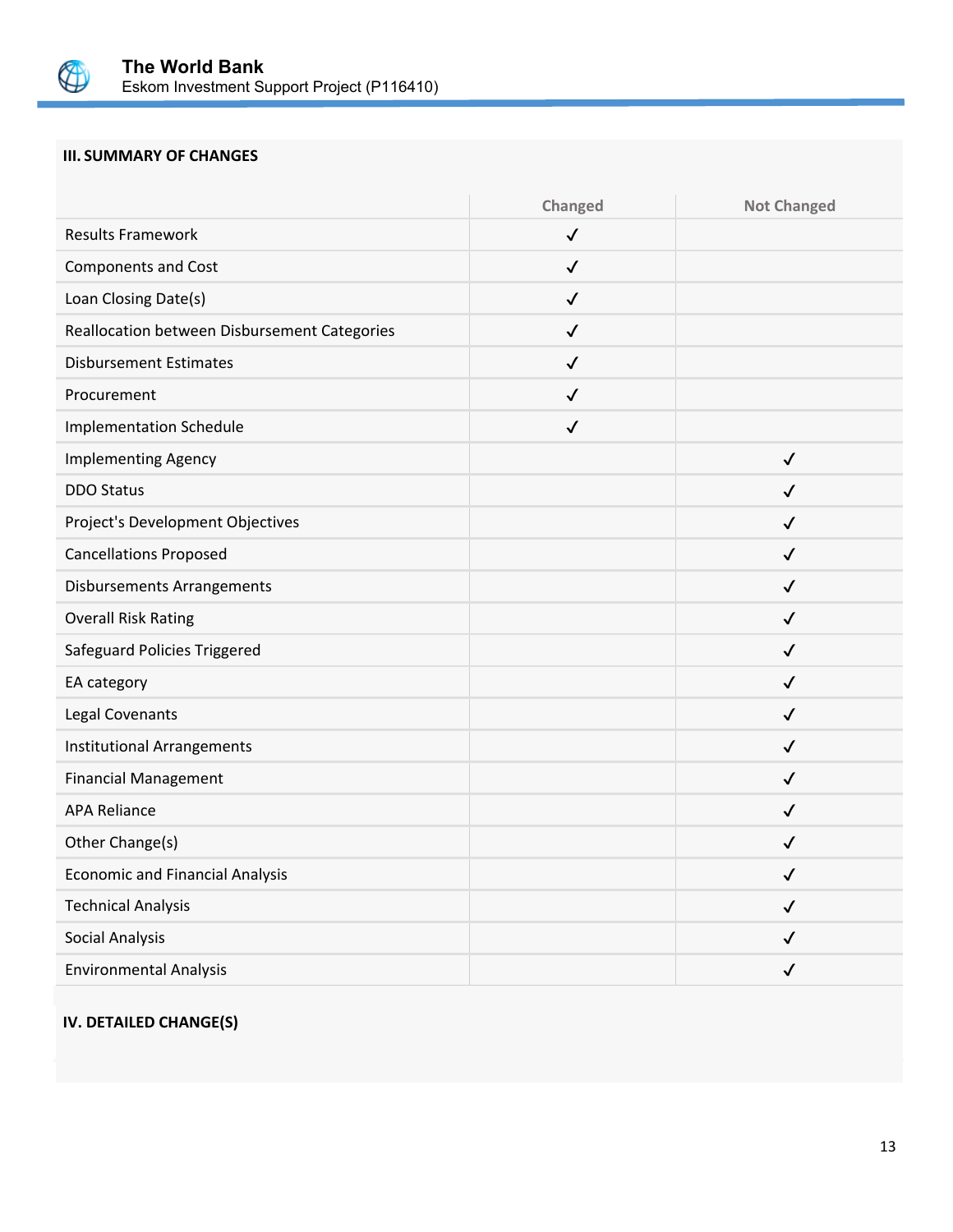

# **COMPONENTS**

| Current<br><b>Component Name</b>                                                                                                                     | Current<br>Cost<br>(US\$M) | <b>Action</b> | Proposed<br><b>Component Name</b>                                                                                                                    | <b>Proposed</b><br>Cost (US\$M) |
|------------------------------------------------------------------------------------------------------------------------------------------------------|----------------------------|---------------|------------------------------------------------------------------------------------------------------------------------------------------------------|---------------------------------|
| Medupi Power Plant                                                                                                                                   | 2380.85                    | Revised       | Medupi Power Plant                                                                                                                                   | 2416.83                         |
| Renewable energy (Sere Wind<br>Farm and Battery Storage<br>Program)                                                                                  | 267.83                     | No Change     | Renewable energy (Sere Wind<br>Farm and Battery Storage<br>Program)                                                                                  | 267.83                          |
| Support for low carbon energy<br>efficiency comps., comprising the<br>Majuba Railway for coal<br>transportation & TA prog. for<br>energy efficie ncy | 415.77                     | Revised       | Support for low carbon energy<br>efficiency comps., comprising<br>the Majuba Railway for coal<br>transportation & TA prog. for<br>energy efficie ncy | 380.00                          |
| <b>TOTAL</b>                                                                                                                                         | 3,064.45                   |               |                                                                                                                                                      | 3,064.66                        |

# **LOAN CLOSING DATE(S)**

| Ln/Cr/Tf   | <b>Status</b>    | Original<br><b>Closing</b> | $\mathsf{Closing}(s)$        | Revised Proposed<br><b>Closing</b> | <b>Proposed Deadline</b><br>for Withdrawal<br><b>Applications</b> |
|------------|------------------|----------------------------|------------------------------|------------------------------------|-------------------------------------------------------------------|
| IBRD-78620 | <b>Effective</b> | 31-Oct-2015                | 31-Dec-2019, 31-<br>Dec-2020 | 30-Jun-2021                        | 30-Oct-2021                                                       |

#### **REALLOCATION BETWEEN DISBURSEMENT CATEGORIES**

| <b>Current Allocation</b>       | <b>Actuals + Committed</b>                  | <b>Proposed Allocation</b>                                          |         | <b>Financing %</b><br>(Type Total) |
|---------------------------------|---------------------------------------------|---------------------------------------------------------------------|---------|------------------------------------|
|                                 |                                             |                                                                     | Current | Proposed                           |
| IBRD-78620-001<br>Currency: USD |                                             |                                                                     |         |                                    |
| iLap Category Sequence No: 1    | installation) Part A.1(a)                   | Current Expenditure Category: Goods and Works (including supply and |         |                                    |
| 1,896,830,000.00                | 1,856,843,449.43                            | 1,896,830,000.00                                                    | 100.00  | 100.00                             |
| iLap Category Sequence No: 10   | Current Expenditure Category: Front-end Fee |                                                                     |         |                                    |
| 0.00                            | 0.00                                        | 0.00                                                                |         |                                    |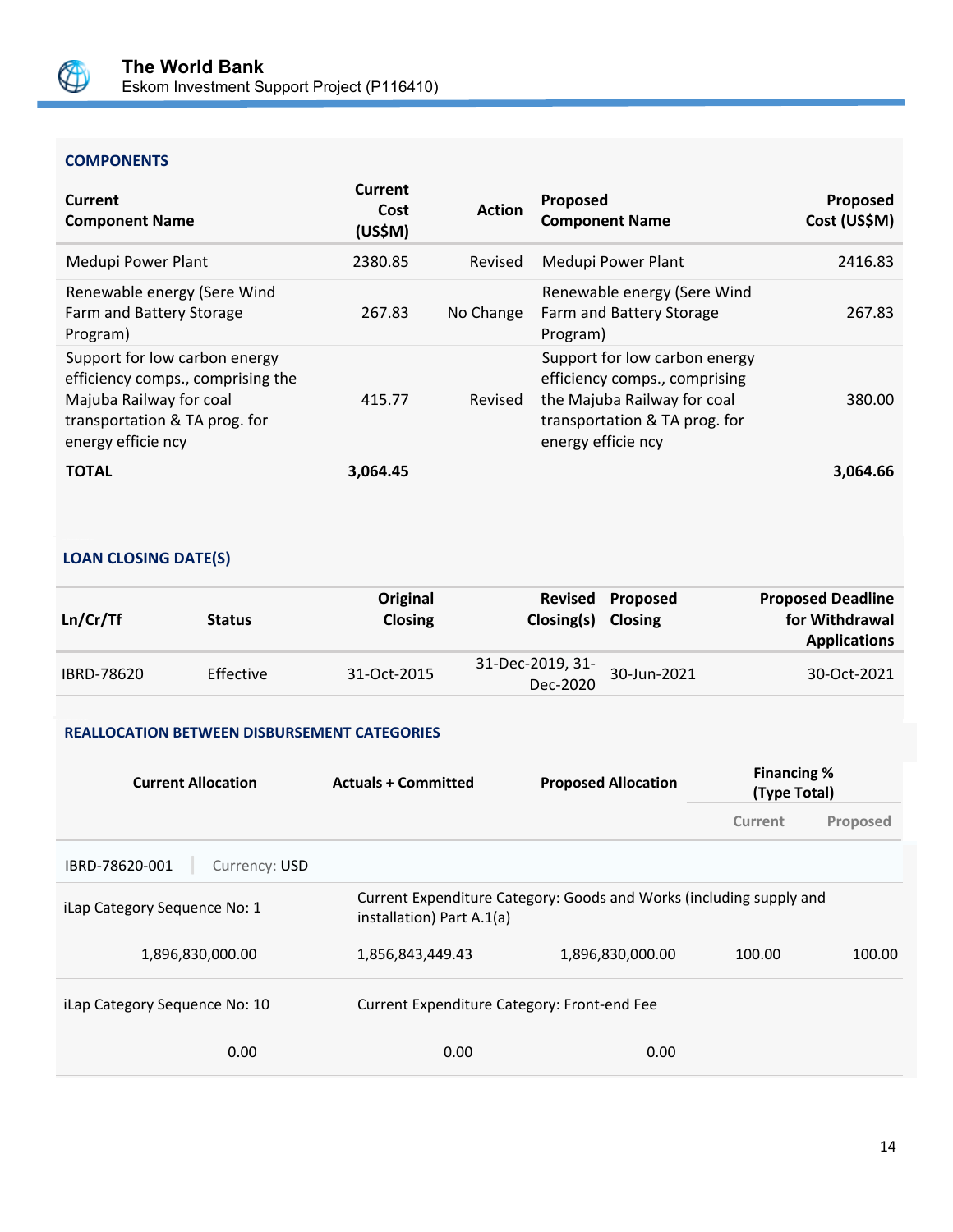

| iLap Category Sequence No: 11    | Current Expenditure Category: Premia for Int Rate Caps & Collars                                           |                  |        |        |
|----------------------------------|------------------------------------------------------------------------------------------------------------|------------------|--------|--------|
| 0.00                             | 0.00                                                                                                       | 0.00             | 0.01   | 0.01   |
| iLap Category Sequence No: 2     | Current Expenditure Category: Gds, Wks (including supply and installation) non-<br>consul serv Part A.1(b) |                  |        |        |
| 484,020,000.00                   | 352,498,875.38                                                                                             | 520,000,000.00   | 100.00 | 100.00 |
| iLap Category Sequence No: 3     | Current Expenditure Category: Gds, wks non-consul serv Part B.1                                            |                  |        |        |
| 22,830,360.00                    | 22,830,360.12                                                                                              | 22,830,361.00    | 100.00 | 100.00 |
| iLap Category Sequence No: 4     | Current Expenditure Category: Gds, Wks, CS, Non Cons Sv Part B.2                                           |                  |        |        |
| 245,000,000.00                   | 0.00                                                                                                       | 245,000,000.00   | 100.00 | 100.00 |
| iLap Category Sequence No: 5     | Current Expenditure Category: Gds, Wks, Non CS & CS Part C.1                                               |                  |        |        |
| 395,770,000.00                   | 216,434,393.36                                                                                             | 280,000,000.00   | 100.00 | 100.00 |
| iLap Category Sequence No: 6     | Current Expenditure Category: CS Part C.2 and C.3                                                          |                  |        |        |
| 20,000,000.00                    | 0.00                                                                                                       | 100,000,000.00   | 100.00 | 100.00 |
| iLap Category Sequence No: 7     | Current Expenditure Category: IBRD Interest During Construction                                            |                  |        |        |
| 400,000,000.00                   | 400,000,000.00                                                                                             | 400,000,000.00   | 100.00 | 100.00 |
| iLap Category Sequence No: 8     | Current Expenditure Category: Other Lending Int. during Construc                                           |                  |        |        |
| 225,000,000.00                   | 225,000,000.00                                                                                             | 225,000,000.00   | 100.00 | 100.00 |
| iLap Category Sequence No: 9     | Current Expenditure Category: UNALLOCATED                                                                  |                  |        |        |
| 51,174,640.00                    | 0.00                                                                                                       | 50,964,639.00    |        |        |
| <b>Total</b><br>3,740,625,000.00 | 3,073,607,078.29                                                                                           | 3,740,625,000.00 |        |        |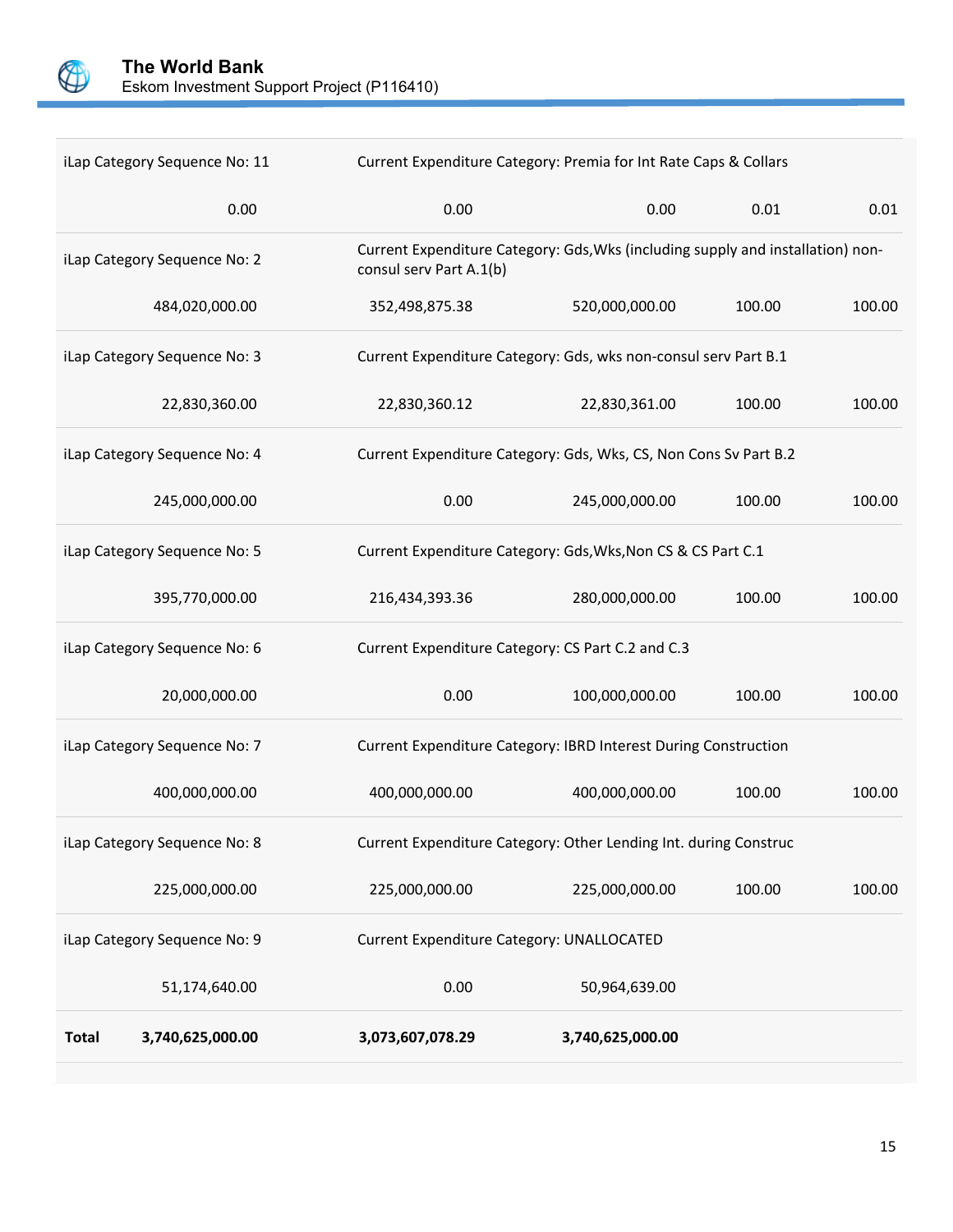

# **DISBURSEMENT ESTIMATES**

Change in Disbursement Estimates Yes

.

| Year | Current        | Proposed          |
|------|----------------|-------------------|
| 0000 | 0.00           | 0.00              |
| 2010 | 0.00           | 0.00              |
| 2011 | 532,104,961.51 | 532,104,961.51    |
| 2012 | 4,350,059.15   | 4,350,059.15      |
| 2013 | 333,146,012.24 | 333,146,012.24    |
| 2014 | 238,355,546.28 | 238, 355, 546. 28 |
| 2015 | 751,890,298.81 | 751,890,298.81    |
| 2016 | 496,350,040.67 | 496,350,040.67    |
| 2017 | 217,330,825.00 | 217,330,825.00    |
| 2018 | 170,509,443.00 | 170,509,443.00    |
| 2019 | 370,000,000.00 | 45,995,141.27     |
| 2020 | 359,613,115.00 | 178,000,000.00    |
| 2021 | 0.00           | 373,000,000.00    |
| 2022 | 0.00           | 116,000,000.00    |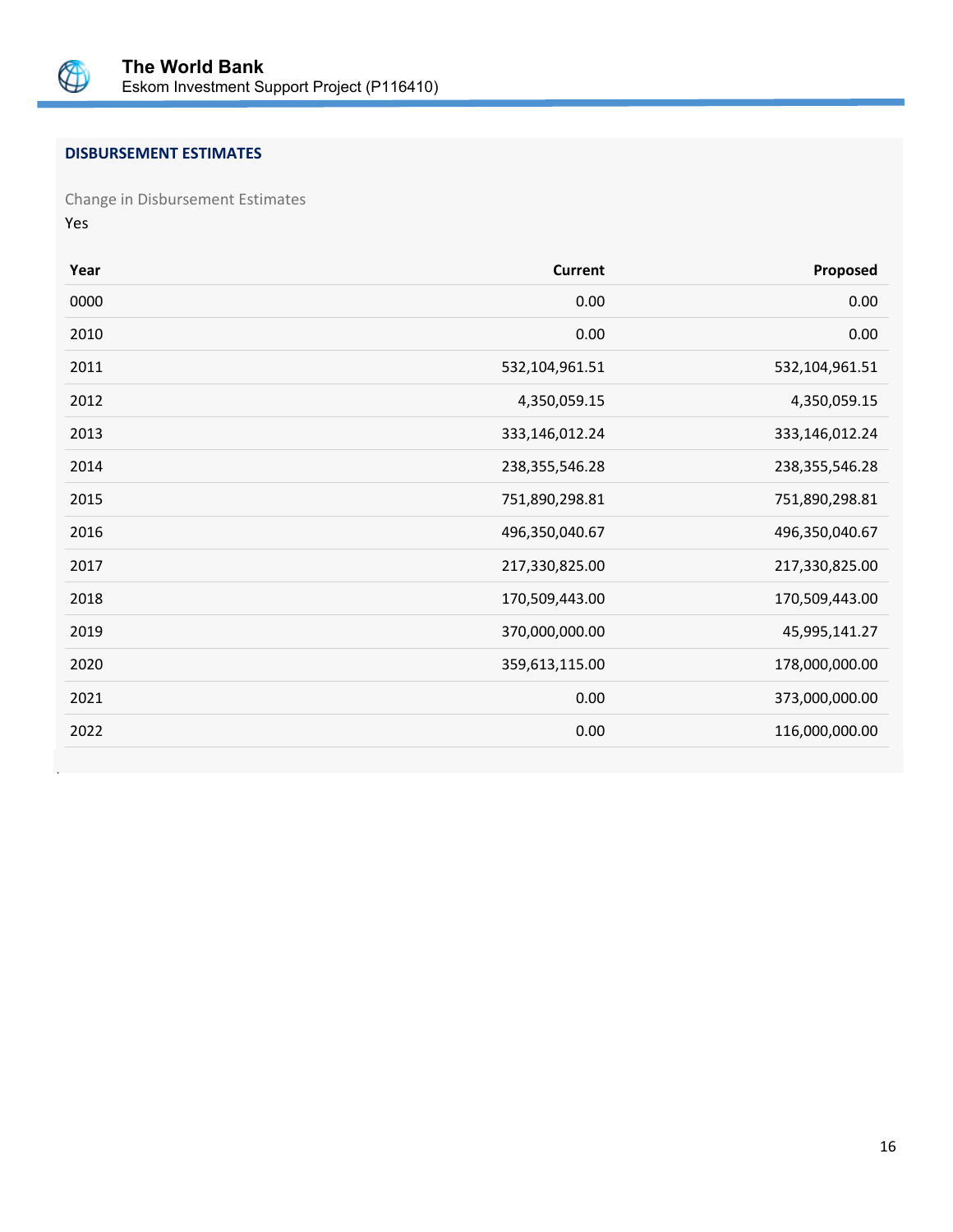

.

### **Results framework**

**COUNTRY: South Africa Eskom Investment Support Project**

# **Project Development Objectives(s)**

The project development objective (PDO) of the Eskom Investment Support Project for South Africa is to enhance its power supply andenergy security in an efficient and sustainable manner so as to support both economic growth objectives and South Africa's longterm carbon mitigation strategy.

# **Project Development Objective Indicators by Objectives/ Outcomes**

| <b>Indicator Name</b>                                                                               |  | <b>Baseline</b> | <b>End Target</b> |  |  |
|-----------------------------------------------------------------------------------------------------|--|-----------------|-------------------|--|--|
|                                                                                                     |  |                 |                   |  |  |
| Enhance power supply and energy security                                                            |  |                 |                   |  |  |
| Generation capacity installed and commissioned (Medupi)<br>(Megawatt)                               |  | 0.00            | 4,800.00          |  |  |
| <b>Action: This indicator has been Revised</b>                                                      |  |                 |                   |  |  |
| Generation capacity installed and commissioned from renewable<br>energy (Sere Wind Farm) (Megawatt) |  | 0.00            | 100.00            |  |  |
| <b>Action: This indicator has been Revised</b>                                                      |  |                 |                   |  |  |
| Support longterm carbon mitigation strategy                                                         |  |                 |                   |  |  |
| Direct CO2 emissions avoided under the project (Metric ton)                                         |  | 0.00            | 238,000.00        |  |  |
| <b>Action: This indicator has been Revised</b>                                                      |  |                 |                   |  |  |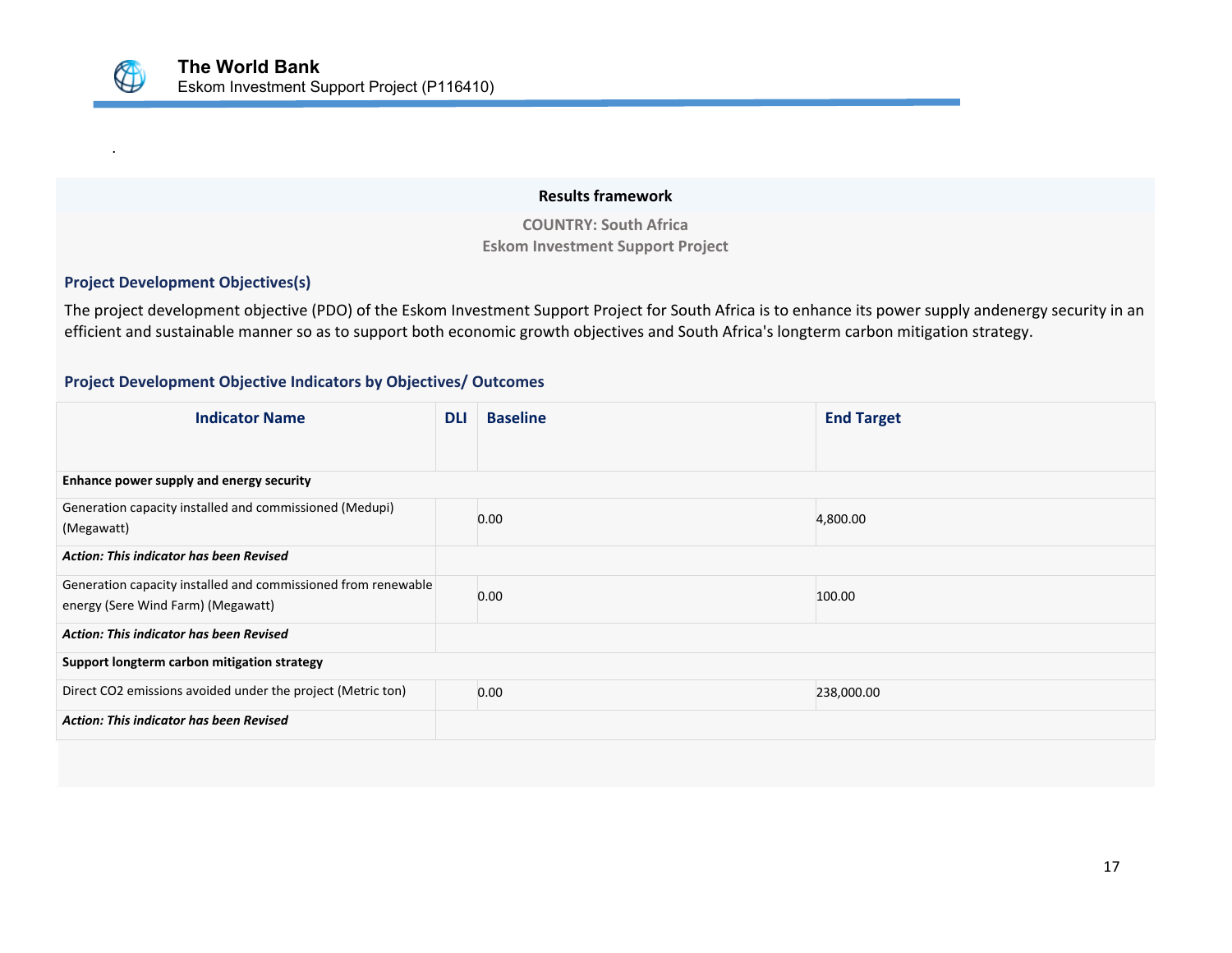

# **Intermediate Results Indicators by Components**

| <b>Indicator Name</b>                                                                                     | <b>DLI</b> | <b>Baseline</b><br><b>Intermediate Targets</b> |              | <b>End Target</b> |              |  |  |
|-----------------------------------------------------------------------------------------------------------|------------|------------------------------------------------|--------------|-------------------|--------------|--|--|
|                                                                                                           |            |                                                | $\mathbf{1}$ | $\overline{2}$    |              |  |  |
| <b>Medupi Power Plant</b>                                                                                 |            |                                                |              |                   |              |  |  |
| Direct project beneficiaries (Number)                                                                     |            | 0.00                                           |              |                   | 5,500,000.00 |  |  |
| <b>Action: This indicator has been Revised</b>                                                            |            |                                                |              |                   |              |  |  |
| Female beneficiaries (Percentage)                                                                         |            | 50.00                                          |              |                   | 50.00        |  |  |
| Quarterly Medupi Environmental<br>Monitoring Committee meetings held<br>and minutes distributed. (Yes/No) |            | No                                             |              |                   | Yes          |  |  |
| Action: This indicator has been Revised                                                                   |            |                                                |              |                   |              |  |  |
| Medupi construction progress rate<br>towards completion (Percentage)                                      |            | 0.00                                           |              |                   | 100.00       |  |  |
| Action: This indicator has been Revised                                                                   |            |                                                |              |                   |              |  |  |
| Number of units synchronized (Number)                                                                     |            | 0.00                                           |              |                   | 6.00         |  |  |
| Action: This indicator has been Revised                                                                   |            |                                                |              |                   |              |  |  |
| Transmission lines completed<br>(Kilometers)                                                              |            | 0.00                                           |              |                   | 1,020.00     |  |  |
| Action: This indicator has been Revised                                                                   |            |                                                |              |                   |              |  |  |
| Transmission lines progress rate towards<br>completion (Percentage)                                       |            | 0.00                                           |              |                   | 100.00       |  |  |
| Action: This indicator has been Revised                                                                   |            |                                                |              |                   |              |  |  |
| Number of units handed over to<br>commercial operations (Number)                                          |            | 0.00                                           |              |                   | 6.00         |  |  |
| Action: This indicator has been Revised                                                                   |            |                                                |              |                   |              |  |  |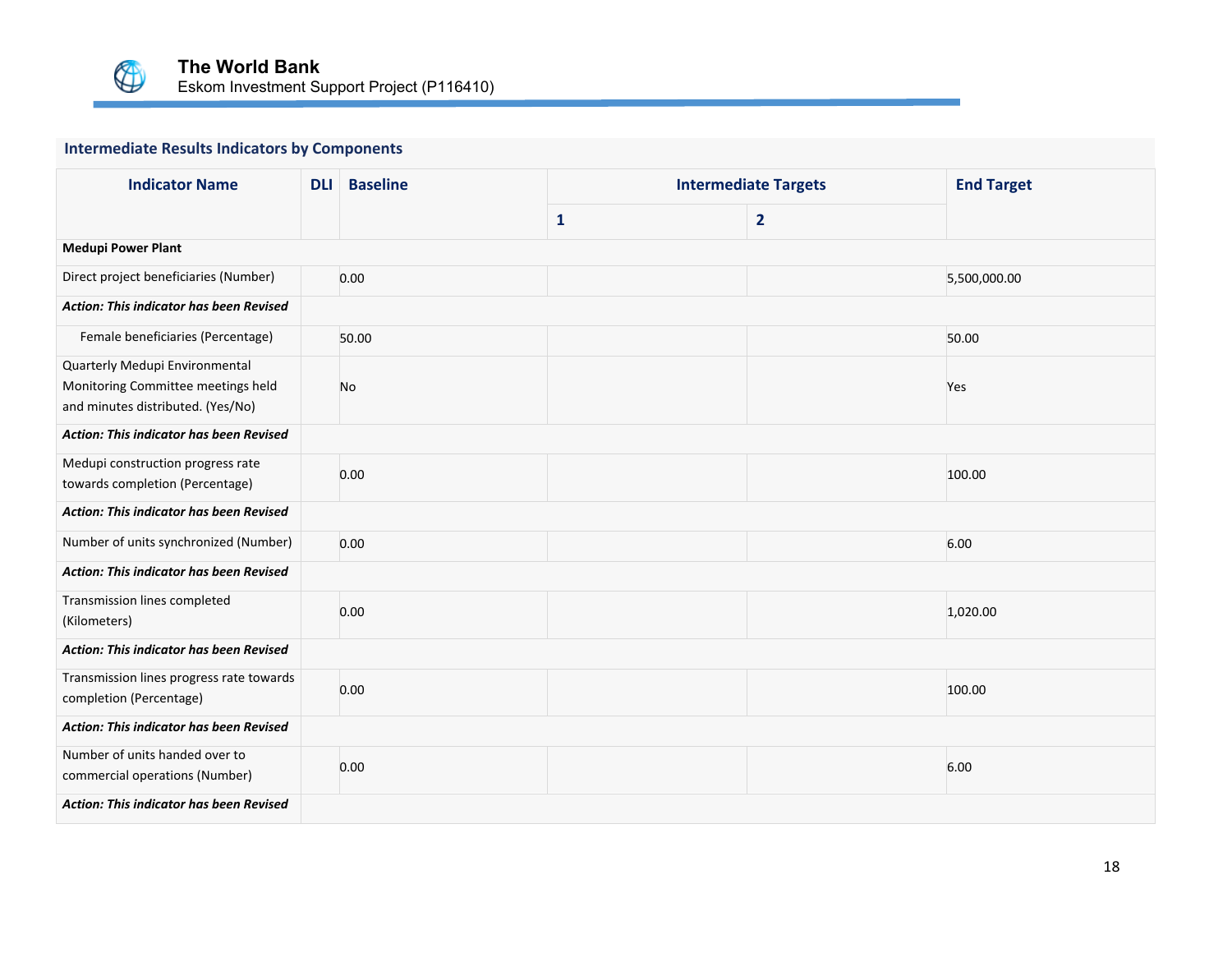

| <b>Indicator Name</b><br><b>DLI</b>                                                                                                      |  | <b>Baseline</b> | <b>Intermediate Targets</b> | <b>End Target</b> |          |  |  |  |
|------------------------------------------------------------------------------------------------------------------------------------------|--|-----------------|-----------------------------|-------------------|----------|--|--|--|
|                                                                                                                                          |  |                 | $\mathbf{1}$                | $\overline{2}$    |          |  |  |  |
| Renewable energy (Sere Wind Farm and Battery Storage)                                                                                    |  |                 |                             |                   |          |  |  |  |
| Number of wind turbines erected<br>(Number)                                                                                              |  | 0.00            |                             |                   | 46.00    |  |  |  |
| <b>Action: This indicator has been Revised</b>                                                                                           |  |                 |                             |                   |          |  |  |  |
| Progress rate towards completion (Sere<br>Wind Farm) (Percentage)                                                                        |  | 0.00            |                             |                   | 100.00   |  |  |  |
| <b>Action: This indicator has been Revised</b>                                                                                           |  |                 |                             |                   |          |  |  |  |
| Support for low carbon energy efficiency comps., comprising the Majuba Railway for coal transportation & TA prog. for energy efficie ncy |  |                 |                             |                   |          |  |  |  |
| Progress rate towards completion for<br>Majuba rail project (Percentage)                                                                 |  | 0.00            |                             |                   | 100.00   |  |  |  |
| <b>Action: This indicator has been Revised</b>                                                                                           |  |                 |                             |                   |          |  |  |  |
| Number of studies for power plant<br>efficiency improvements completed<br>(Number)                                                       |  | 0.00            |                             |                   | 7.00     |  |  |  |
| <b>Action: This indicator has been Revised</b>                                                                                           |  |                 |                             |                   |          |  |  |  |
| Project generation capacity savings<br>(Megawatt)                                                                                        |  | 0.00            |                             |                   | 3,171.00 |  |  |  |
| <b>Action: This indicator has been Revised</b>                                                                                           |  |                 |                             |                   |          |  |  |  |
| Majuba coal transportation cost (Text)                                                                                                   |  | 93.00           |                             | 20.00             | 20.00    |  |  |  |
| Action: This indicator has been Revised                                                                                                  |  |                 |                             |                   |          |  |  |  |
| Energy Storage Capacity Installed and<br>Commissioned (Megawatt)                                                                         |  | 1.00            |                             |                   | 200.00   |  |  |  |
| <b>Action: This indicator has been Revised</b>                                                                                           |  |                 |                             |                   |          |  |  |  |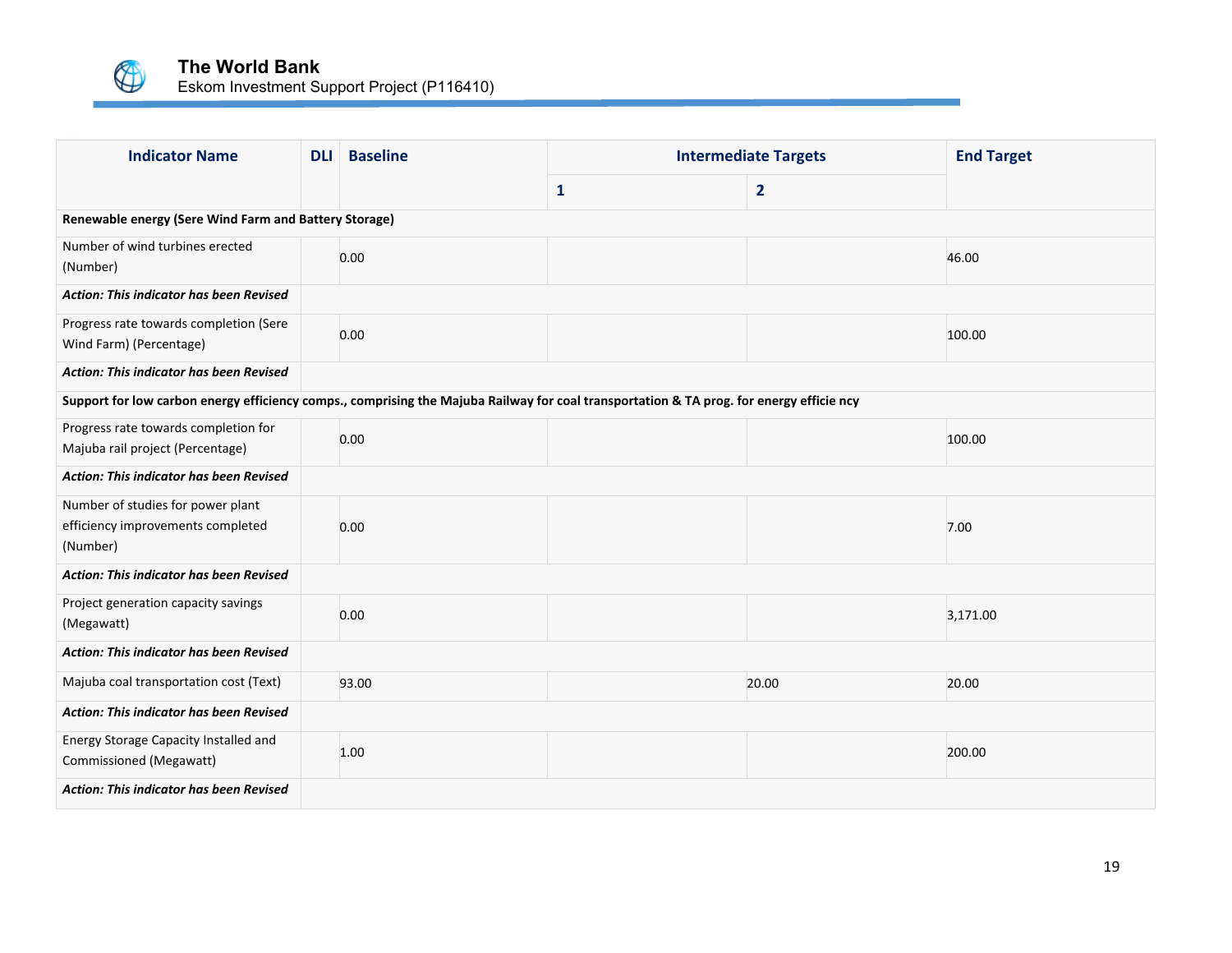

.